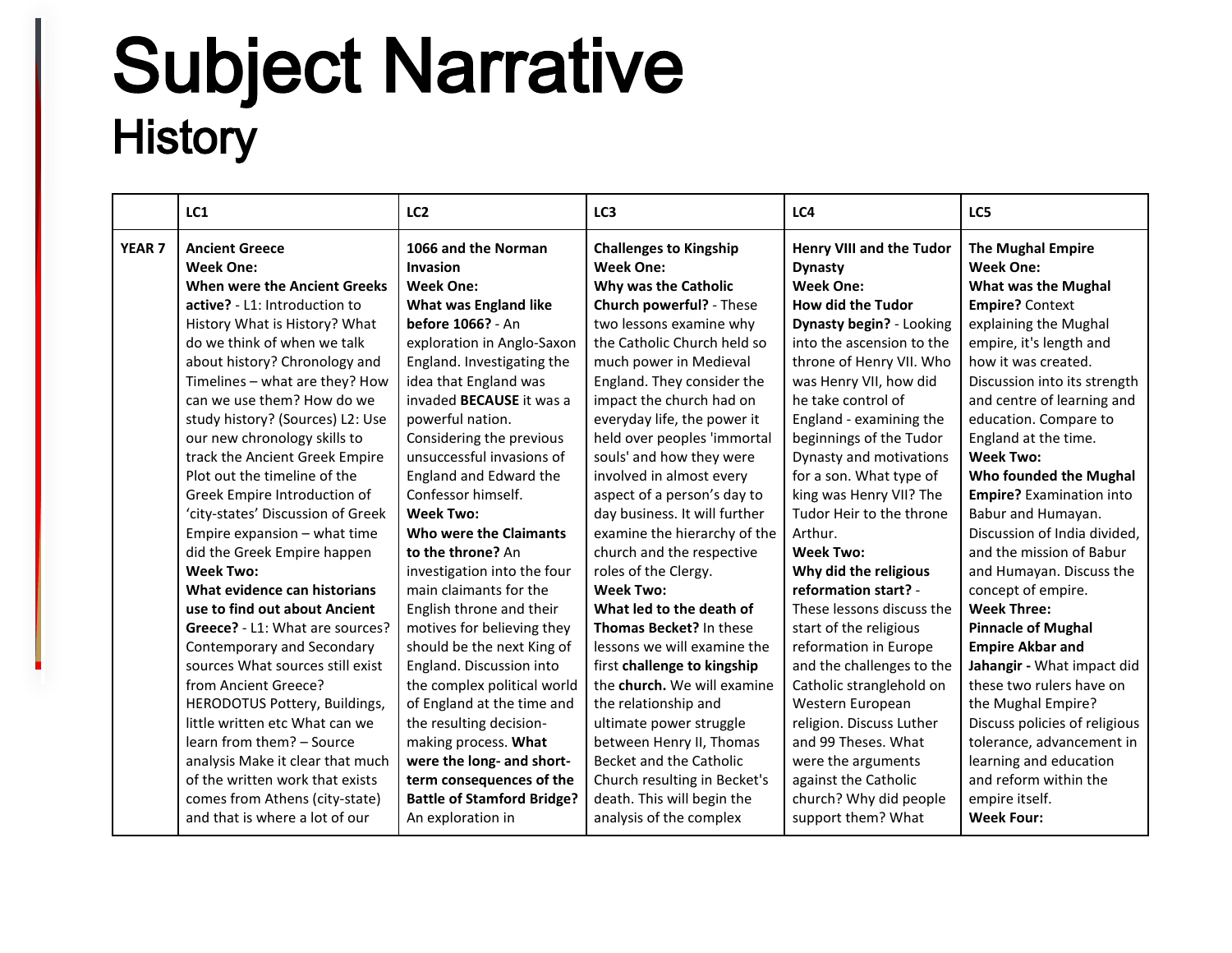| knowledge of classical Greece<br>comes from L2: Source Analysis | Godwinson's first battle<br>for the English throne, and | relationship between<br>Church and state building | impact did this have on<br>countries such as | Decline of the Empire -<br><b>Shah Jahin and Aurangzeb</b> |
|-----------------------------------------------------------------|---------------------------------------------------------|---------------------------------------------------|----------------------------------------------|------------------------------------------------------------|
| Lesson Apply source analysis                                    | discussion of the short-                                | knowledge for LC4 (The                            | England?                                     | - Why did the empire                                       |
| skills and analyse sources from                                 | term consequences                                       | Tudor Dynasty).                                   | <b>Week Three:</b>                           | decline? Discussion of the                                 |
| Ancient Greece What can we                                      | (improvement to                                         | <b>Week Three:</b>                                | <b>Henry VIII - Renaissance</b>              | final two leaders of the                                   |
| learn? Write a narrative account                                | Godwinson's standing as                                 | What were the                                     | or Machiavellian                             | Mughal empire, the                                         |
| of what has been learned from                                   | King - strength and power)                              | consequences of Thomas                            | Prince?- examining the                       | building of the Taj Mahal.                                 |
| the sources                                                     | against the long-term                                   | <b>Becket's death? These</b>                      | early years of Henry's                       | Aurangzeb failures as                                      |
| <b>Week Three:</b>                                              | implications (loss of the                               | lessons will use source                           | reign and his marriage to                    | ruler. The moving in of the                                |
| <b>How was Ancient Greek society</b>                            | Battle of Hastings and                                  | analysis skills to examine the                    | Catherine of Aragon.                         | EIC and gradual split of                                   |
| organised and governed? - L1:                                   | ultimately the English                                  | impact of Thomas Becket's                         | Explore the multi-                           | India back into                                            |
| Ancient Greek Society How was                                   | Crown)                                                  | death on the 4 Knights, the                       | faceted personality of                       | principalities.                                            |
| it organised - men, women,                                      | <b>Week Three:</b>                                      | relationship between                              | Henry VIII and the                           | <b>Week Five:</b>                                          |
| children, slaves, foreigners                                    | Why was the Norman                                      | Church and State, Henry II's                      | impact this has on his                       | What was the legacy of                                     |
| Three levels of society: Aristoi                                | invasion successful?                                    | power and the Church itself.                      | country and the people                       | the Mughal Empire?                                         |
| (aristocracy), Middle Class-                                    | Analysing the Battle of                                 | <b>Week Four:</b>                                 | around him. Why did                          | Discussion of its impact on                                |
| business class, 'Dusty Feet' -                                  |                                                         | <b>How did the Black Death</b>                    | <b>Henry break with Rome?</b>                | the development of India,                                  |
|                                                                 | Hastings and its outcome                                |                                                   | - What led to one of the                     |                                                            |
| Poor farmers What was meant                                     | for England. Uses sources                               | change Medieval society?                          |                                              | architecture, Literature,                                  |
| by "citizen of Athens" Can we                                   | to create the historical                                | Looking at the impact of the                      | biggest events in                            | medicine, art, influence on                                |
| draw comparisons to modern                                      | narrative. Examining                                    | Black Death pandemic on                           | England's history?                           | a wider world. Interesting                                 |
| society? L2: Ancient Greek                                      | Williams actions versus                                 | medieval society. Looking at                      | Explore the four key                         | discussion points to                                       |
| Democracy What was Ancient                                      | Harold's actions. Leading                               | those adversely affected,                         | areas that historians                        | explore. Links to Y8 LC1 -                                 |
| Greek democracy? How was it                                     | them to understand the                                  | how it challenged people's                        | believe led to the                           | Empire                                                     |
| structured? Who could                                           | usefulness of sources in an                             | faith in the Catholic church                      | creation of the Church of                    | <b>Week Six: Assessment</b>                                |
| participate? How did it operate?                                | investigation into why                                  | and led to many peasants                          | England.                                     | <b>Week Seven: GAP Week</b>                                |
| Can we draw comparisons to                                      | William was ultimately                                  | questioning their place in                        | <b>Week Four:</b>                            |                                                            |
| modern society (you may have                                    | successful                                              | society.                                          | What was the legacy of                       |                                                            |
| to discuss modern parliament                                    | <b>Week Four:</b>                                       | <b>Week Five:</b>                                 | Henry VIII? - Talk about                     |                                                            |
| or make a more                                                  | How did William control                                 | <b>How did the Peasants</b>                       | the impact of the break                      |                                                            |
| direct/modelled discussion.                                     | <b>England?</b> After his victory                       | Revolt challenge kingship?                        | from Rome, dissolution                       |                                                            |
| <b>Week Four:</b>                                               | at the Battle of Hastings                               | Looking at the cause and                          | of the monasteries,                          |                                                            |
| <b>How did Alexander the Great</b>                              | William was not assured of                              | effect of the peasant's revolt                    | religious turmoil in                         |                                                            |
| construct his Empire? - L1: Who                                 | an easy ascent to the                                   | on the kingship of Richard II.                    | England, the Acts of                         |                                                            |
| was Alexander the Great?                                        | throne. These two lessons                               | Examining the long and                            | Supremacy and                                |                                                            |
| Background on Alexander the                                     | consider: The Feudal                                    | short term causes of the                          | Succession the Act of Six                    |                                                            |
| Great How is he remembered?                                     | <b>System and The</b>                                   | revolt and the long- and                          | Articles, the fact that                      |                                                            |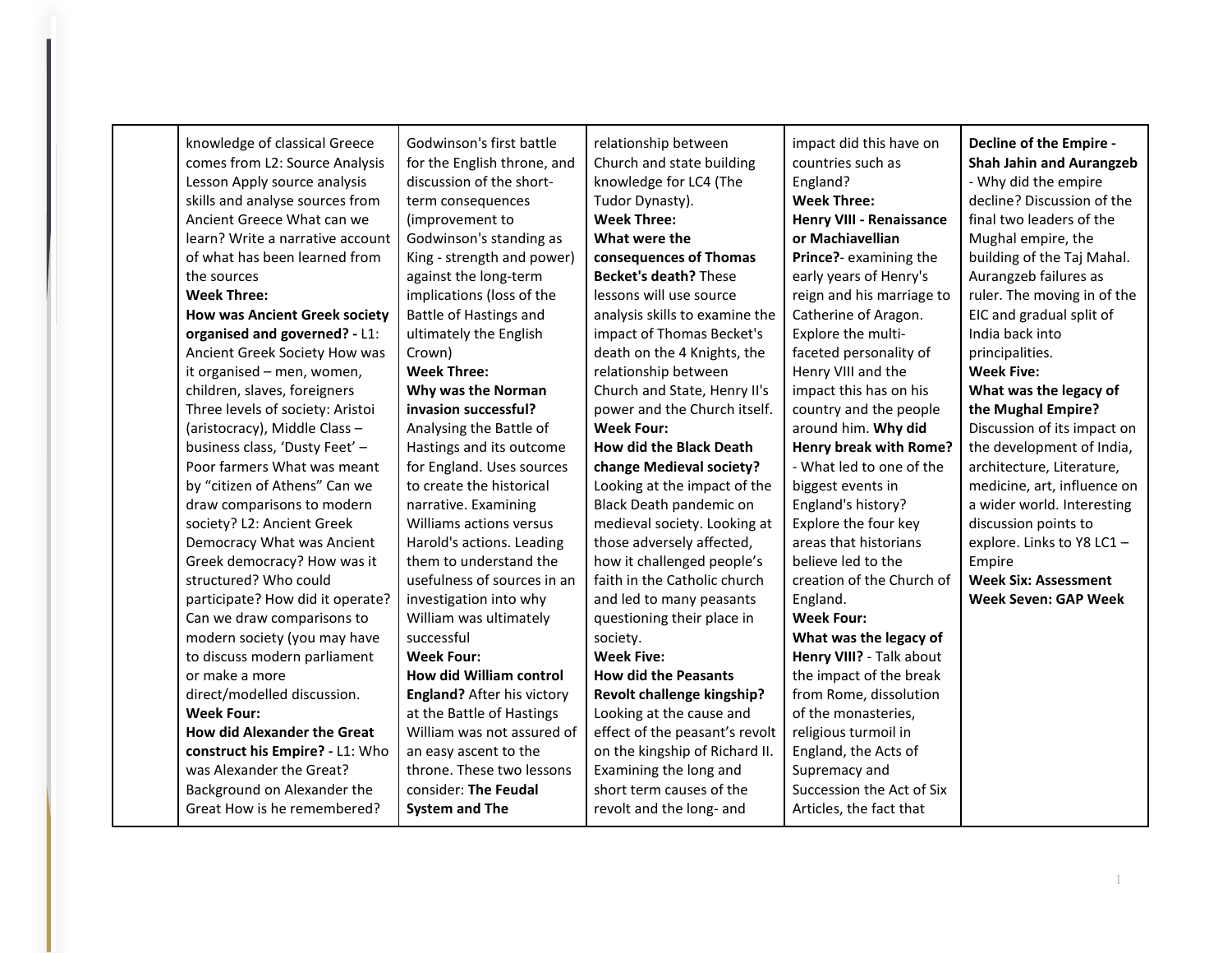|               | What were his motivations?<br>What did Alexanders empire<br>look like? L2: Empire,<br><b>Colonisation and War Was</b><br>Alexander the Greatest military<br>leader of all time? How did he<br>build his empire? What was the<br>impact on that area? Why is he<br>remembered as Alexander the<br>Great? - Do you agree with this<br>nickname why?<br><b>Week Five:</b><br>What is the legacy of Ancient<br>Greece today? - L1: What did<br>the Greeks do for us? Discuss<br>society and democracy Discuss<br>language, maths, drama,<br>architecture, the classical<br>renaissance of the Tudors and<br>18th/19th centuries Olympics<br>L2: What is the legacy of the<br>Ancient Greeks - Written Piece<br>Consolidation of all knowledge<br>from this unit - introduce a<br>challenging written question<br>Comparative writing looking at<br>the continuity of themes<br>throughout history.<br><b>Week 6: Assessment</b><br>Week 7: GAP week | <b>Domesday Book. Social</b><br>and Legislative control.<br>How did that impact the<br>Anglo-Saxons still in<br>England and their<br>acceptance of William as<br>King.<br><b>Week Five:</b><br>How did William control<br>England? This time we will<br>consider the Anglo-Saxon<br>rebellions and the<br>Harrying of the North. This<br>is another opportunity to<br>practice source usefulness<br>skills and discuss which<br>method of control was<br>most successful for<br>William.<br>Week 6: Assessment<br>Week 7: GAP Week | short-term effects. Written<br>work: "The Church<br>presented the biggest<br>challenge to kingship in<br>Medieval England". How far<br>do you agree with this<br>statement?<br><b>Week Six: Assessment</b><br>Week 7: GAP Week | Henry never really<br>relinquished his Catholic<br>faith. His wives and<br>children - how was<br>Henry VIII viewed on<br>reflection?<br><b>Week Five:</b><br>What was the impact of<br><b>Edward and Mary? -</b><br>Important to discuss the<br>continuing religious<br>turmoil after Henry VIII's<br>death - important to<br>paint the picture of the<br><b>England that Elizabeth</b><br>eventually inherits in<br>KS4. Edward's stricter<br>and extreme<br>Protestantism - Edward<br>as a prince. Mary I's<br>counter-reformation, did<br>she deserve the<br>nickname 'bloody mary'.<br>How did these two,<br>short, but incredibly<br>impactful reigns<br>change/impact England?<br><b>Week Six: Assessment</b><br>Week 7: GAP Week |                              |
|---------------|-------------------------------------------------------------------------------------------------------------------------------------------------------------------------------------------------------------------------------------------------------------------------------------------------------------------------------------------------------------------------------------------------------------------------------------------------------------------------------------------------------------------------------------------------------------------------------------------------------------------------------------------------------------------------------------------------------------------------------------------------------------------------------------------------------------------------------------------------------------------------------------------------------------------------------------------------|------------------------------------------------------------------------------------------------------------------------------------------------------------------------------------------------------------------------------------------------------------------------------------------------------------------------------------------------------------------------------------------------------------------------------------------------------------------------------------------------------------------------------------|--------------------------------------------------------------------------------------------------------------------------------------------------------------------------------------------------------------------------------|-----------------------------------------------------------------------------------------------------------------------------------------------------------------------------------------------------------------------------------------------------------------------------------------------------------------------------------------------------------------------------------------------------------------------------------------------------------------------------------------------------------------------------------------------------------------------------------------------------------------------------------------------------------------------------------------------------------------------------------------|------------------------------|
| <b>YEAR 8</b> | <b>Empire and Slavery</b>                                                                                                                                                                                                                                                                                                                                                                                                                                                                                                                                                                                                                                                                                                                                                                                                                                                                                                                       | <b>The Industrial Revolution</b>                                                                                                                                                                                                                                                                                                                                                                                                                                                                                                   | <b>Women's Suffrage</b>                                                                                                                                                                                                        | <b>World War One</b>                                                                                                                                                                                                                                                                                                                                                                                                                                                                                                                                                                                                                                                                                                                    | <b>The Civil Rights</b>      |
|               | <b>Week One:</b>                                                                                                                                                                                                                                                                                                                                                                                                                                                                                                                                                                                                                                                                                                                                                                                                                                                                                                                                | <b>Week One:</b>                                                                                                                                                                                                                                                                                                                                                                                                                                                                                                                   | <b>Week One:</b>                                                                                                                                                                                                               | <b>Week One:</b>                                                                                                                                                                                                                                                                                                                                                                                                                                                                                                                                                                                                                                                                                                                        | <b>Movement</b>              |
|               | What were the main                                                                                                                                                                                                                                                                                                                                                                                                                                                                                                                                                                                                                                                                                                                                                                                                                                                                                                                              | The Industrial revolution                                                                                                                                                                                                                                                                                                                                                                                                                                                                                                          | <b>How was Victorian society</b>                                                                                                                                                                                               | <b>What were the Causes</b>                                                                                                                                                                                                                                                                                                                                                                                                                                                                                                                                                                                                                                                                                                             | <b>Week One:</b>             |
|               | motivations behind British                                                                                                                                                                                                                                                                                                                                                                                                                                                                                                                                                                                                                                                                                                                                                                                                                                                                                                                      | could not have happened                                                                                                                                                                                                                                                                                                                                                                                                                                                                                                            | organised and what was a                                                                                                                                                                                                       | of WW1? Long-term and                                                                                                                                                                                                                                                                                                                                                                                                                                                                                                                                                                                                                                                                                                                   | Intro to Civil Rights, recap |
|               | colonialism and imperial                                                                                                                                                                                                                                                                                                                                                                                                                                                                                                                                                                                                                                                                                                                                                                                                                                                                                                                        | without the Agricultural                                                                                                                                                                                                                                                                                                                                                                                                                                                                                                           | women's role? - Examining                                                                                                                                                                                                      | short-term causes. MAIN                                                                                                                                                                                                                                                                                                                                                                                                                                                                                                                                                                                                                                                                                                                 | slavery, American Civil      |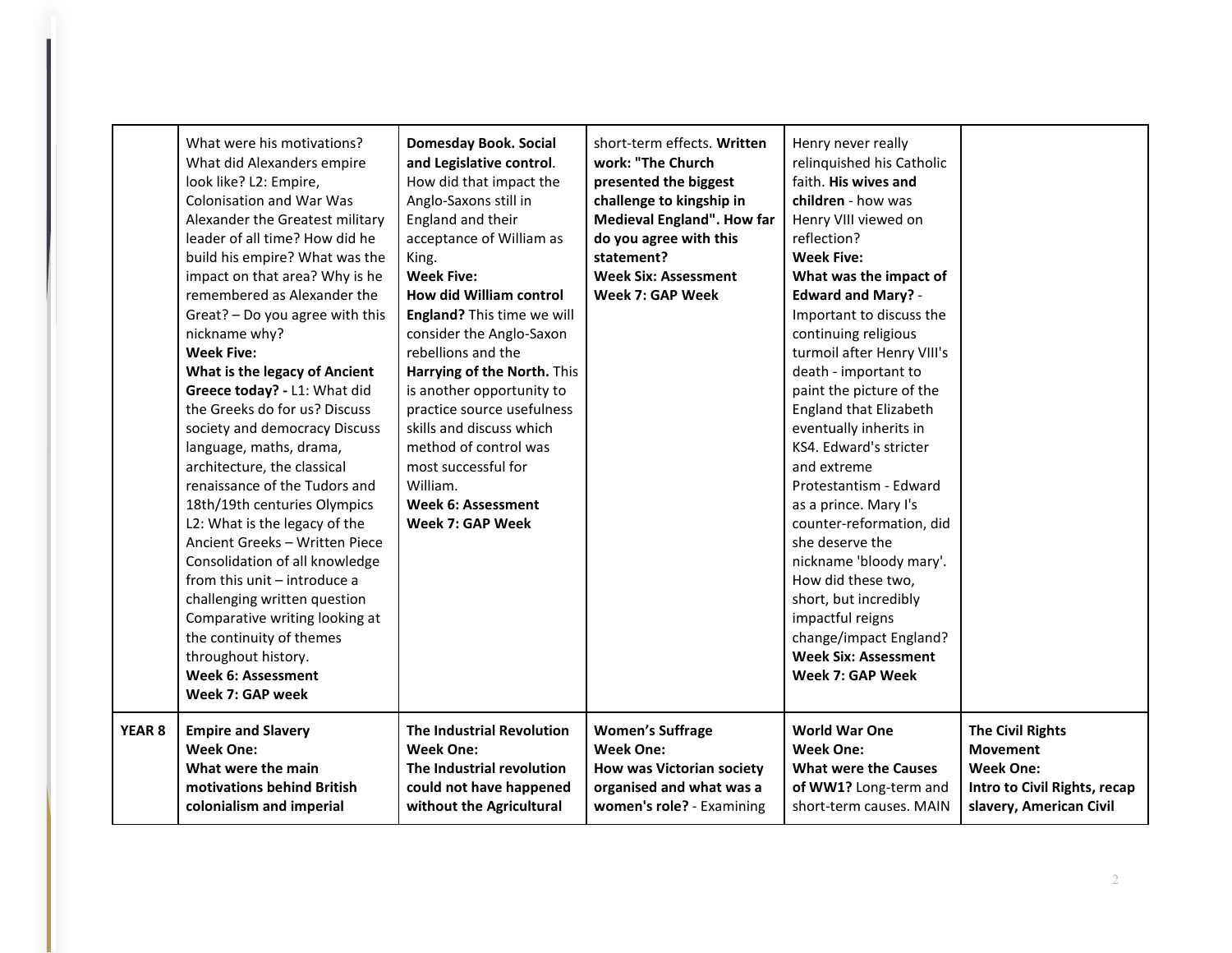| expansion? 5 motivations for<br>empire, discussing the<br>competition to conquer the<br>globe and the reasons people<br>justified their movements.<br><b>Week Two:</b> | revolution. The impact of<br>the late 18th C population<br>boom and agricultural<br>revolution, that triggered a<br>wave of subsequent<br>revolutions. | societies view of women as<br>'the angel of the house',<br>what were the expectations<br>of women.<br><b>Week Two:</b><br>What was the women's | versus the Assassination<br>of Franz Ferdinand<br><b>Week Two:</b><br>Why did people believe<br>the war would be over<br>by Christmas? Examining | War. Discussion into the<br>emancipation of the<br>enslaved as a result of the<br>American Civil War.<br>Discussion of Juneteenth -<br>what impact did it have? |
|------------------------------------------------------------------------------------------------------------------------------------------------------------------------|--------------------------------------------------------------------------------------------------------------------------------------------------------|------------------------------------------------------------------------------------------------------------------------------------------------|--------------------------------------------------------------------------------------------------------------------------------------------------|-----------------------------------------------------------------------------------------------------------------------------------------------------------------|
| What were 16th Century West-                                                                                                                                           | <b>Week Two:</b>                                                                                                                                       | Suffrage movement? What                                                                                                                        | British propaganda                                                                                                                               | L2 - Jim Crow Laws and the                                                                                                                                      |
| African kingdoms like?                                                                                                                                                 | How did the transport                                                                                                                                  | is the difference between                                                                                                                      | campaigns, source                                                                                                                                | segregation in the USA                                                                                                                                          |
| Challenging the misconceptions                                                                                                                                         | revolution help industrial                                                                                                                             | the suffragists and                                                                                                                            | analysis, discuss the                                                                                                                            | <b>Week Two:</b>                                                                                                                                                |
| of Africa as an 'uncivilised'                                                                                                                                          | growth? Discussion of the                                                                                                                              | suffragettes - peaceful and                                                                                                                    | impacts of pal battalions                                                                                                                        | Case Study 1- America -                                                                                                                                         |
| nation prior to the British                                                                                                                                            | development of roads,                                                                                                                                  | violent protest                                                                                                                                | <b>Week Three:</b>                                                                                                                               | <b>What did Civil Rights</b>                                                                                                                                    |
| Empire. A misconception                                                                                                                                                | canals and railways. How                                                                                                                               | <b>Week Three:</b>                                                                                                                             | What was life like for                                                                                                                           | mean and where did it                                                                                                                                           |
| deliberately applied BY empire                                                                                                                                         | did they impact the                                                                                                                                    | What was the impact of                                                                                                                         | soldiers in WW1 - a case                                                                                                                         | begin? Looking at the fight                                                                                                                                     |
| builders to justify their actions.                                                                                                                                     | industrial revolution?                                                                                                                                 | <b>Emily Davison's actions? Did</b>                                                                                                            | study of the soldiers                                                                                                                            | against segregation, Brown                                                                                                                                      |
| <b>Week Three:</b>                                                                                                                                                     | Economy, jobs, etc                                                                                                                                     | Emily Davison's death help                                                                                                                     | experience - oral                                                                                                                                | Vs the Board of Education,                                                                                                                                      |
| What part did Britain play in                                                                                                                                          | <b>Week Three:</b>                                                                                                                                     | or hinder the suffragette                                                                                                                      | histories and source                                                                                                                             | the Little Rock Nine. L2 -                                                                                                                                      |
| the Trans-Atlantic slave trade?                                                                                                                                        | What was life like for                                                                                                                                 | movement - examining the                                                                                                                       | analysis to compare the                                                                                                                          | The Montgomery Bus                                                                                                                                              |
| What was Britain's involvement                                                                                                                                         | children working in                                                                                                                                    | long-term and short -term                                                                                                                      | propaganda of the                                                                                                                                | Boycott - causes, events                                                                                                                                        |
| in TAST, they became the                                                                                                                                               | factories? In depth study                                                                                                                              | impact of her actions                                                                                                                          | government and the true                                                                                                                          | and consequences                                                                                                                                                |
| dominant power during this                                                                                                                                             | into the impact of the                                                                                                                                 | <b>Week Four:</b>                                                                                                                              | experience for soldiers                                                                                                                          | <b>Week Three:</b>                                                                                                                                              |
| time overtaking Spain and                                                                                                                                              | Industrial Revolution on                                                                                                                               | What was the government                                                                                                                        | <b>Week Four:</b>                                                                                                                                | <b>Peaceful Protest Vs</b>                                                                                                                                      |
| Portugal, as they expanded                                                                                                                                             | children. Examining the                                                                                                                                | response to the fight for                                                                                                                      | What made WW1                                                                                                                                    | <b>Violent Protest - Martin</b>                                                                                                                                 |
| their empire. Britains wealth                                                                                                                                          | definition of 'childhood' in                                                                                                                           | women's suffrage?                                                                                                                              | different from previous                                                                                                                          | Luther King and Malcom X.                                                                                                                                       |
| was built on the backs of                                                                                                                                              | the Victorian era,                                                                                                                                     | Discussion of the Cat and                                                                                                                      | wars? Discussion of new                                                                                                                          | Exploring the different                                                                                                                                         |
| enslaved peoples                                                                                                                                                       | expectations for children                                                                                                                              | Mouse Act, force feeding in                                                                                                                    | weaponry, developing                                                                                                                             | approaches to civil rights                                                                                                                                      |
| <b>Week Four:</b>                                                                                                                                                      | and the impact of the                                                                                                                                  | prison, prison sentences and                                                                                                                   | technology, biochemical                                                                                                                          | by activists in America. The                                                                                                                                    |
| How did the TAST operate?                                                                                                                                              | industrial revolution long-                                                                                                                            | the Anti-Suffrage league.                                                                                                                      | warfare - how did this                                                                                                                           | Civil Rights Act - did it                                                                                                                                       |
| Abduction of enslaved Africans                                                                                                                                         | term on children. Did it                                                                                                                               | <b>Week Five:</b>                                                                                                                              | change the face of                                                                                                                               | make a difference?                                                                                                                                              |
| from the west coast of Africa,                                                                                                                                         | have an impact on the                                                                                                                                  | What was the impact of                                                                                                                         | WW1?                                                                                                                                             | <b>Week Four:</b>                                                                                                                                               |
| the horrors of the middle                                                                                                                                              | government? (The Factory                                                                                                                               | WW1 on women's suffrage?                                                                                                                       | <b>Week Five:</b>                                                                                                                                | Why has Britain's Black                                                                                                                                         |
| passage, auctions of the                                                                                                                                               | Act, 1833)                                                                                                                                             | Discussion of the ceasing of                                                                                                                   | The Battle of the Somme                                                                                                                          | Power movement been                                                                                                                                             |
| enslaved and life on plantations                                                                                                                                       | <b>Week Four:</b>                                                                                                                                      | suffrage protests during the                                                                                                                   | and the End of WW1 - a                                                                                                                           | forgotten? Discussion of                                                                                                                                        |
| for those that survived the                                                                                                                                            | What was life like for the                                                                                                                             | war, the women taking on                                                                                                                       | study into the battle                                                                                                                            | its history, galvanised by                                                                                                                                      |
| Middle passage.                                                                                                                                                        | working class in Victorian                                                                                                                             | men's jobs, granting of                                                                                                                        | (Lion's led by Donkeys'.                                                                                                                         | American Civil Rights                                                                                                                                           |
| <b>Week Five:</b>                                                                                                                                                      | England? Looking into the                                                                                                                              | women 30 and married the                                                                                                                       | Ending in a discussion as                                                                                                                        | movement - videos on BBC                                                                                                                                        |
| Why was the slave trade                                                                                                                                                | wider impact of the                                                                                                                                    | vote in 1918, all women                                                                                                                        | to why WW1 ended.                                                                                                                                | discussing why this                                                                                                                                             |
|                                                                                                                                                                        |                                                                                                                                                        |                                                                                                                                                |                                                                                                                                                  |                                                                                                                                                                 |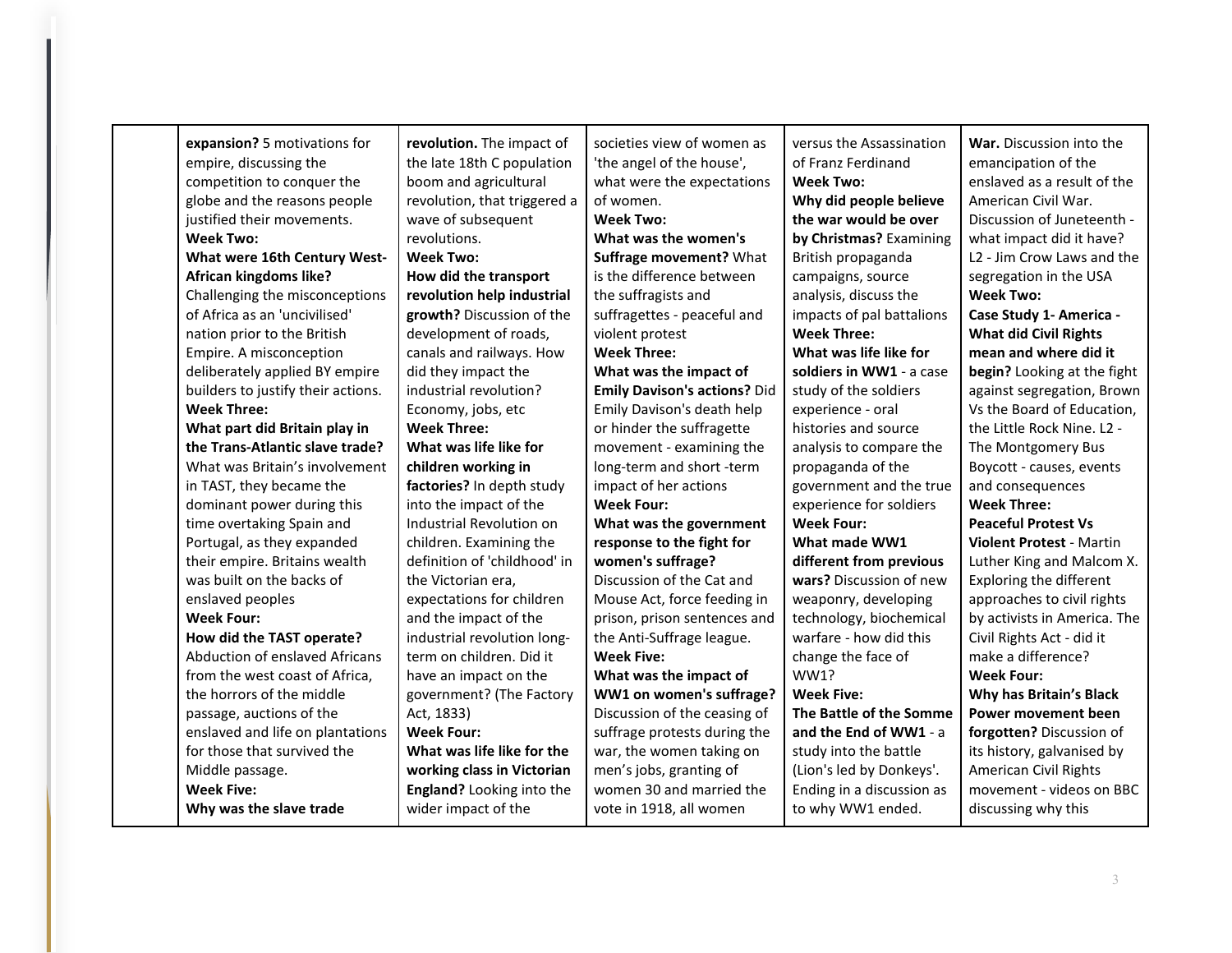|                          | abolished? (Legacy Study) A<br>study of abolitionists in UK,<br>African abolitionists and their<br>fight against TAST, looking at<br>the impact of Wilberforce in<br>parliament and the huge public<br>outcry after the efforts of many<br>who survived TAST tell their<br>stories to the public. Was the<br>TAST abolished? 1807 trading is<br>abolished, 1833 slave trade is<br>abolished in some parts of the<br>empire, 1865 slave trade is<br>abolished in America.<br><b>Week Six: Assessment</b><br><b>Week Seven: GAP Week</b> | industrial revolution on<br>the working class and<br>cities. Living conditions in<br>cities slums, illness and<br>housing. Why was nothing<br>done to help, what impact<br>did this have on the lives<br>of workers and cities?<br><b>Week Five:</b><br>"An Era of social and<br>political change", who<br>were the Chartists? Why<br>did people begin fighting<br>for their rights? A<br>discussion into the<br>growing consciousness of<br>the lower classes. The<br>drive for equality for<br>workers and 'universal<br>suffrage' (men only), the<br>Chartists and the reactions<br>of the elite to the changes<br>in social order.<br><b>Week Six: Assessment</b><br><b>Week Seven: GAP Week</b> | over 21 in 1928.<br><b>Week Six: Assessment</b><br><b>Week Seven: GAP Week</b>                                                                                                                                                                          | Week Six: Assessment<br><b>Week Seven: GAP Week</b>                                                                                                                                                                                    | movement is largely<br>ignored in the teaching of<br>the civil rights movement.<br><b>Week Five:</b><br>What events happened?<br>The Bristol Bus Boycott,<br>The Trial of the Mangrove<br>9 and the New cross Fire.<br><b>Week Six: Assessment</b><br><b>Week Seven: GAP Week</b> |
|--------------------------|----------------------------------------------------------------------------------------------------------------------------------------------------------------------------------------------------------------------------------------------------------------------------------------------------------------------------------------------------------------------------------------------------------------------------------------------------------------------------------------------------------------------------------------|------------------------------------------------------------------------------------------------------------------------------------------------------------------------------------------------------------------------------------------------------------------------------------------------------------------------------------------------------------------------------------------------------------------------------------------------------------------------------------------------------------------------------------------------------------------------------------------------------------------------------------------------------------------------------------------------------|---------------------------------------------------------------------------------------------------------------------------------------------------------------------------------------------------------------------------------------------------------|----------------------------------------------------------------------------------------------------------------------------------------------------------------------------------------------------------------------------------------|-----------------------------------------------------------------------------------------------------------------------------------------------------------------------------------------------------------------------------------------------------------------------------------|
| <b>YEAR 9</b><br>(minor) | <b>Revolutions around the World</b><br>Linked to Art (Propaganda<br>Posters and their impact)<br><b>Week One:</b><br>What were the causes of the<br><b>Russian Revolution - Examining</b><br>the context which led to the<br>Russian revolution.<br><b>Week Two:</b>                                                                                                                                                                                                                                                                   | <b>Holocaust</b><br><b>Week One:</b><br><b>What was the Holocaust</b><br>and how did it happen?<br>Background context of<br>Hitler's Germany, his anti-<br>Semitic rhetoric and<br>propaganda. The<br>Wannasee conference and                                                                                                                                                                                                                                                                                                                                                                                                                                                                        | Art and Renaissance (linked<br>to Art - the study of the big<br>3: Michelangelo, Raphael<br>and Da Vinci)<br><b>Week One:</b><br><b>What was Renaissance Art?</b><br>- . Introduction to<br>Renaissance art, what was<br>different about it, why it was | <b>British Political History</b><br><b>Week One:</b><br><b>Introduction to British</b><br><b>Political History -</b><br>Timeline of Prime<br>Ministers from 1945-<br>present day; Clement<br>Atlee - First major labour<br>government, | Witchcraft - (linked with<br>art medieval Bestiary and<br>depictions of mythical<br>creatures)<br><b>Week One:</b><br>Why did people believe in<br>witchcraft? Definitions of<br>witchcraft, examining the<br>beliefs and superstitions.                                          |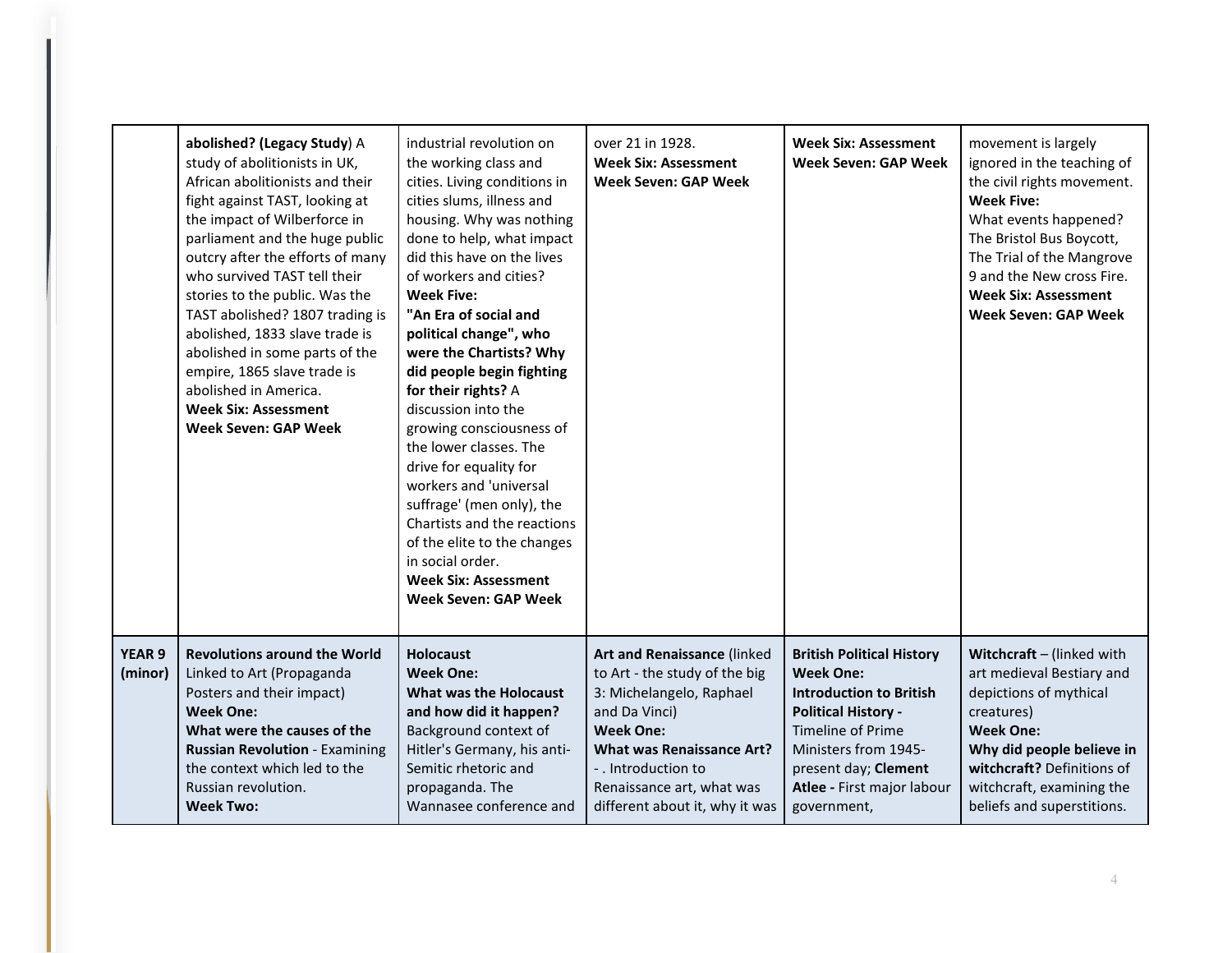| What were the consequences      | the Final solution           | significant and how did it      | development of NHS              | Look at the publication of   |
|---------------------------------|------------------------------|---------------------------------|---------------------------------|------------------------------|
| of the Russian Revolution?      | <b>Week Two:</b>             | contrast to earlier art         | <b>Week Two:</b>                | the 'Malleus Malificorum'    |
| Discuss and explore the         | Did people know it was       | <b>Week Two:</b>                | <b>Churchill/Eden - The</b>     | 1486 and discuss why         |
| outcome for Russia and around   | going to happen? This        | What was the intent of          | decline of Churchill,           | people believed this to be   |
| the world. Examine reactions by | lesson will explore the      | <b>Renaissance painters and</b> | replaced by Anthony             | true                         |
| other governments. Could the    | public consciousness         | sculptors? Comparison           | <b>Eden - The Suez Canal</b>    | <b>Week Two:</b>             |
| Russian Revolution be           | around the holocaust and     | study of the aims of the        | Crisis - Britain lost its role  | How did the reformation      |
| considered successful?          | explore the question of      | movement, what they             | as a superpower                 | impact the hunt for          |
| <b>Week Three:</b>              | how could such an atrocity   | sought to move away from.       | <b>Week Three:</b>              | witches? Discussion of the   |
| What were the causes of Arab    | have happened, but           | Discuss the impact of this      | Wilson/Heath -                  | religious turmoil and it's   |
| Spring? Examining the context   | importantly were people      | work on depicting real life     | Devaluing of the Pound,         | impact of the accusation     |
| which led to Arab Spring.       | aware that it was going to   | and not just religious          | 3-day week and the              | of witches on both sides     |
| Discussion of oppressive        | happen, which leads us       | imagery.                        | decriminalisation of            | (Protestant and Catholic).   |
| regimes and low standard of     | into the topic of Kinder     | <b>Week Three:</b>              | homosexuality                   | Witches has long been        |
| living                          | Transport                    | <b>What was the Churches</b>    | <b>Week Four:</b>               | regarded as a threat to the  |
| <b>Week Four:</b>               | <b>Week Three:</b>           | involvement in art? Why         | <b>Margaret Thatcher -</b>      | Catholic church.             |
| What were the consequences      | Kindertransport - How        | would the Catholic church       | Britain's first female          | <b>Week Three:</b>           |
| of Arab Spring? Discuss the     | and why was                  | be so involved in the lives of  | prime minister,                 | Witchcraft and the Law -     |
| outcomes of Arab spring, could  | Kindertransport devised?     | renaissance painters?           | Falklands, Miners' Strike,      | The Witchcraft Act 1604,     |
| it be considered successful?    | A case study into Sir        | Discussion of patronage and     | Economy                         | how to identify witches      |
| How was it dealt with in        | Nicholas Winton who          | propaganda                      | <b>Week Five:</b>               | and the punishment for       |
| different countries?            | established an               | <b>Week Four:</b>               | <b>Blair</b> - Impact of labour | those accused of being       |
| <b>Week Five:</b>               | organisation to rescue       | Why did the Church ban art      | government, the signing         | witches. Pendle Hill         |
| What causes a revolution to     | children at risk from Nazi   | works? Looking at the           | of the Good Friday              | witches trail                |
| happen? Compare the Russian     | Germany                      | religious turmoil of the 16th   | <b>Agreement 1998</b>           | <b>Week Four:</b>            |
| revolution with Arab Spring,    | <b>Week Four:</b>            | Century and what impact         | <b>Week Six: Assessment</b>     | <b>Witchcraft around the</b> |
| what are the similarities and   | What was it like arriving    | this had on works of art,       | <b>Week Seven: GAP Week</b>     | World - Addressing the       |
| differences?                    | in the England? A child's    | demonstrating the               |                                 | misconception that it was    |
| <b>Week Six: Assessment</b>     | perspective of their arrival | importance and influence of     |                                 | mainly women accused -       |
| <b>Week Seven GAP Week</b>      | in England, their            | these paintings during the      |                                 | geographical study of        |
|                                 | experiences, were they       | time of the Protestant          |                                 | numbers - England, Europe    |
|                                 | aware of what was            | reformation                     |                                 | and Northern America is      |
|                                 | happening in Germany,        | <b>Week Five:</b>               |                                 | mainly women, Iceland for    |
|                                 | were they aware that they    | <b>How did Renaissance art</b>  |                                 | example mainly men -         |
|                                 | would likely never see       | impact ordinary lives?          |                                 | show the 'witchcraft craze'  |
|                                 | their families again?        | Discuss how art played a        |                                 | and its global impact.       |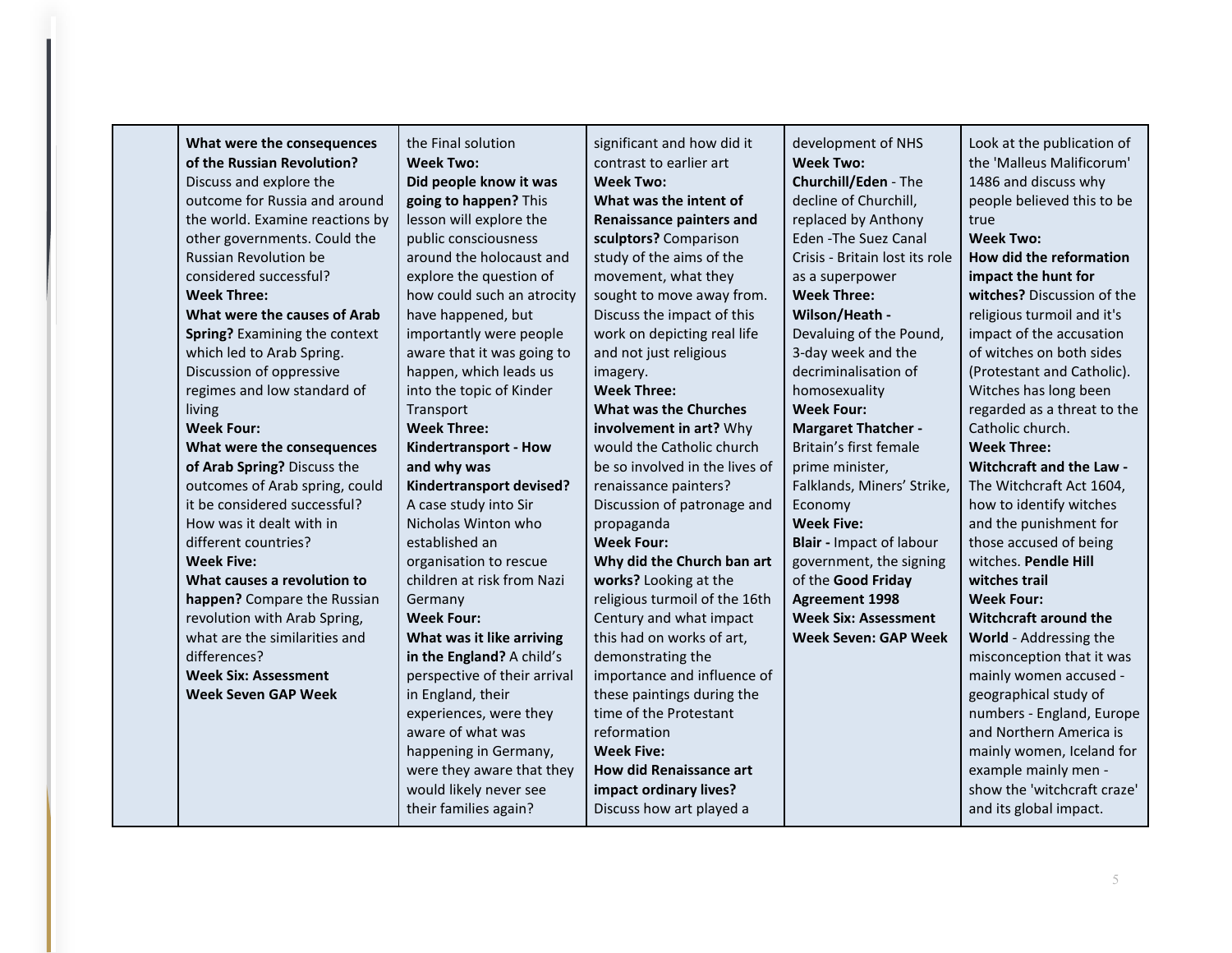|                   |                                 | <b>Week Five:</b><br>Case Study - Female MP in<br>the North West - looking<br>at her contribution in<br>championing Children,<br>fighting anti-Semitism in<br>Gov. Opens the discussion<br>about anti-Semitism in UK<br><b>Week Six:</b><br>What was the impact of<br>the Kinder Transport and<br>the wider impact of the<br>Holocaust on children? - 3<br>oral histories - to write an<br>extended piece of writing<br><b>Week Seven: GAP</b> | part in medicine, historians<br>looking back at the past and<br>use source examples to<br>demonstrate<br><b>Week Six: Assessment</b><br><b>Week Seven: GAP Week</b> |                           | <b>Week Five:</b><br>Why did the belief in<br>witches die out? A study<br>into publications<br>challenging the<br>truthfulness of the<br>Witchfinders and the<br>Witch trials. Looking at<br>case study of a fraudulent<br>trial and the publication of<br>A candle in the Dark.<br><b>Week Six: Assessment</b><br><b>Week Seven: GAP Week</b> |
|-------------------|---------------------------------|------------------------------------------------------------------------------------------------------------------------------------------------------------------------------------------------------------------------------------------------------------------------------------------------------------------------------------------------------------------------------------------------------------------------------------------------|---------------------------------------------------------------------------------------------------------------------------------------------------------------------|---------------------------|------------------------------------------------------------------------------------------------------------------------------------------------------------------------------------------------------------------------------------------------------------------------------------------------------------------------------------------------|
| YEAR <sub>9</sub> | <b>Germany: Democracy and</b>   | <b>Germany: Democracy and</b>                                                                                                                                                                                                                                                                                                                                                                                                                  | <b>Germany D&amp;D: The</b>                                                                                                                                         | <b>Germany: Democracy</b> | <b>Britain, Health and the</b>                                                                                                                                                                                                                                                                                                                 |
|                   | Dictatorship                    | Dictatorship                                                                                                                                                                                                                                                                                                                                                                                                                                   | <b>Experiences of the Germans</b>                                                                                                                                   | and Dictatorship          | <b>People</b>                                                                                                                                                                                                                                                                                                                                  |
|                   | <b>Week One:</b>                | <b>Week One:</b>                                                                                                                                                                                                                                                                                                                                                                                                                               | Under the Nazis - 1933 - 45                                                                                                                                         | <b>Week One:</b>          | <b>Week One:</b>                                                                                                                                                                                                                                                                                                                               |
|                   | Germany and the Growth of       | The extent of recovery                                                                                                                                                                                                                                                                                                                                                                                                                         | <b>Week One:</b>                                                                                                                                                    | What was the impact of    | <b>Medieval Medicine -</b>                                                                                                                                                                                                                                                                                                                     |
|                   | Democracy. Lesson 1 - Did the   | during the Streseman Era                                                                                                                                                                                                                                                                                                                                                                                                                       | <b>Totalitarian Regimes</b>                                                                                                                                         | WW2 - Ghettos and the     | <b>Medicine Stands Still;</b>                                                                                                                                                                                                                                                                                                                  |
|                   | balance of power change in the  | (1924-1929): economic                                                                                                                                                                                                                                                                                                                                                                                                                          | controlled every aspect of                                                                                                                                          | Holocaust. What was the   | Lesson 1 - Natural versus                                                                                                                                                                                                                                                                                                                      |
|                   | years 1890 - 1914? focus on     | development including the                                                                                                                                                                                                                                                                                                                                                                                                                      | life. Why? Focussing on the                                                                                                                                         | impact of the Final       | Supernatural - Medieval                                                                                                                                                                                                                                                                                                                        |
|                   | Germany's pre-war political     | new currency, Kellogg -                                                                                                                                                                                                                                                                                                                                                                                                                        | benefits of Nazi rule for                                                                                                                                           | Solution - written study. | beliefs in the causes of                                                                                                                                                                                                                                                                                                                       |
|                   | situation, the role of Kaiser   | Briand Pact, Locarno,                                                                                                                                                                                                                                                                                                                                                                                                                          | <b>Germany and Germans -</b>                                                                                                                                        | Allied bombings,          | disease, herbalists and                                                                                                                                                                                                                                                                                                                        |
|                   | Wilhelm, German constitution.   | Dawes and Young plan.                                                                                                                                                                                                                                                                                                                                                                                                                          | impact on the German                                                                                                                                                | rationing, women in       | wise women. Lesson 2&3 -                                                                                                                                                                                                                                                                                                                       |
|                   | Lesson 2 - Industrialisation,   | <b>Week Two:</b>                                                                                                                                                                                                                                                                                                                                                                                                                               | economy, employment,                                                                                                                                                | factories                 | Where did medieval                                                                                                                                                                                                                                                                                                                             |
|                   | social reform and the growth of | <b>What was Germany's</b>                                                                                                                                                                                                                                                                                                                                                                                                                      | public works programmes,                                                                                                                                            | <b>Week Two:</b>          | beliefs about medicine                                                                                                                                                                                                                                                                                                                         |
|                   | socialism. Lesson 3 - The       | Golden Age? Lesson 1&2:                                                                                                                                                                                                                                                                                                                                                                                                                        | rearmament, self-                                                                                                                                                   | <b>Goebbels and</b>       | come from? Hippocrates                                                                                                                                                                                                                                                                                                                         |
|                   | domestic importance of the      | <b>Exploration of Germany in</b>                                                                                                                                                                                                                                                                                                                                                                                                               | sufficiency, the impact of                                                                                                                                          | Propaganda - focus        | and Galen, theory of the                                                                                                                                                                                                                                                                                                                       |
|                   | Navy laws (Wetpolitik)          | pot-war Europe and the                                                                                                                                                                                                                                                                                                                                                                                                                         | the war on the economy and                                                                                                                                          | should be on the reasons  | four humours - education                                                                                                                                                                                                                                                                                                                       |
|                   | <b>Week Two:</b>                | huge cultural changes in                                                                                                                                                                                                                                                                                                                                                                                                                       | the German people,                                                                                                                                                  | for propaganda and the    | of physicians, how the                                                                                                                                                                                                                                                                                                                         |
|                   | What was the impact of WW1      | Germany. What was the                                                                                                                                                                                                                                                                                                                                                                                                                          | including bombing,                                                                                                                                                  | development of Nazi       | belief in Hippocratic and                                                                                                                                                                                                                                                                                                                      |
|                   | on Germany? Lesson 1 - War      | impact of these culturally                                                                                                                                                                                                                                                                                                                                                                                                                     | rationing, labour, shortages,                                                                                                                                       | culture; the methods      | Galenic beliefs became a                                                                                                                                                                                                                                                                                                                       |
|                   | weariness, economic problems,   | changes? Did it lead to a                                                                                                                                                                                                                                                                                                                                                                                                                      | refugees.                                                                                                                                                           | used; their level of      | straightjacket for medical                                                                                                                                                                                                                                                                                                                     |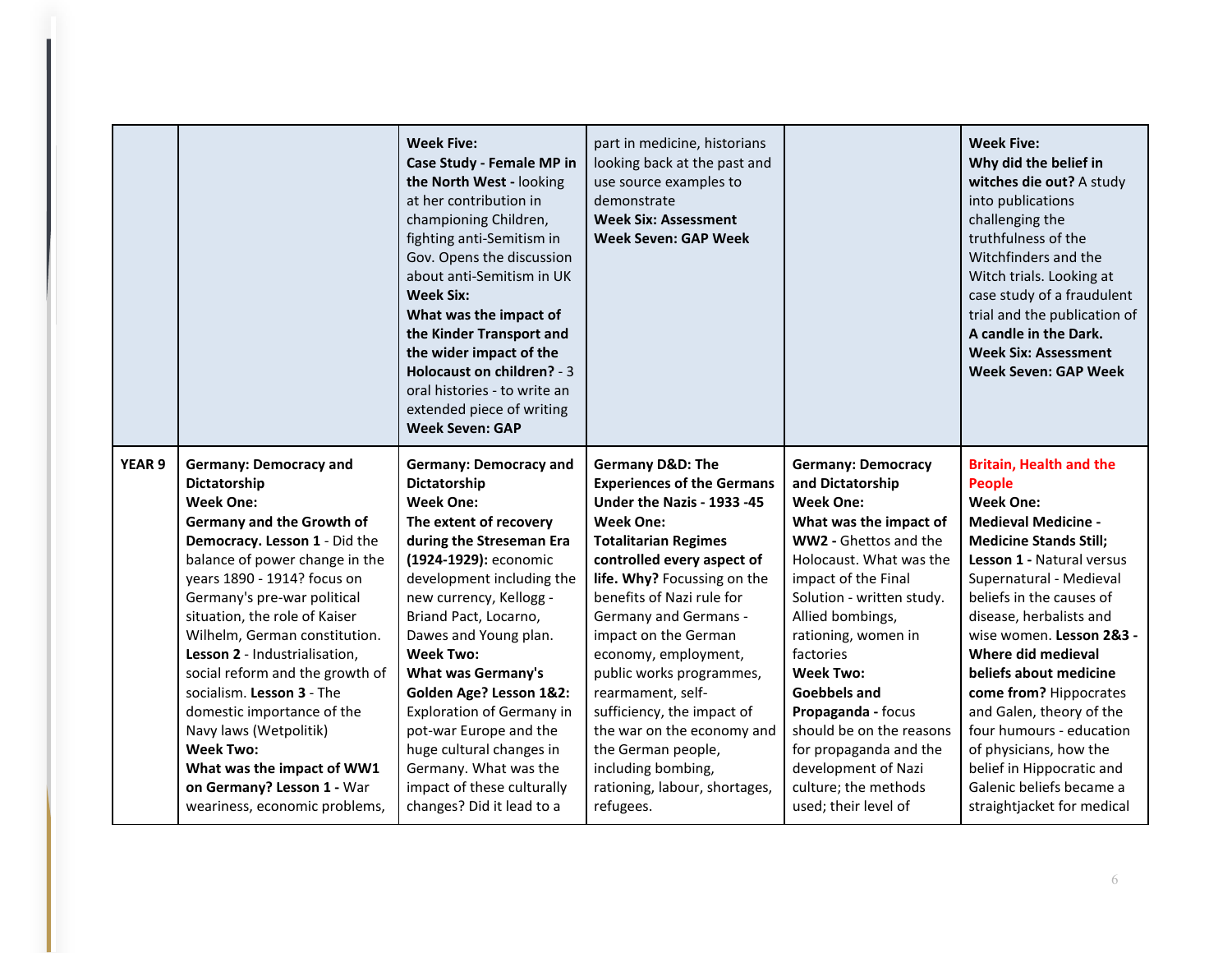| defeat, women in work. Lessons      | rise in <b>conservatism</b> and | <b>Week Two:</b>                | success and their effects      | progress (a rational but       |
|-------------------------------------|---------------------------------|---------------------------------|--------------------------------|--------------------------------|
| 2 &3 - Post-War problems            | pave the way for the more       | How did the Nazi's change       | on German people. Fear         | erroneous approach)            |
| including reparations,              | extreme parties to push         | the lives of young people?      | and Terror - Repression        | <b>Week Two:</b>               |
| occupation of the Ruhr,             | through into mainstream         | Focus on the policies           | of the Police State -          | <b>How did Medieval people</b> |
| hyperinflation. Weimar              | society. Lesson 3: The Wall     | towards young people, the       | Gestapo and SS,                | treat illness - examining      |
| democracy; political change and     | Street Crash - what was it      | reasons, methods and level      | concentration camps,           | doctors, trained and           |
| unrest 1919 - 1923                  | and how did it impact           | of success, war games,          | Himmler - reasons for          | untrained. Touch on the        |
| <b>Week Three:</b>                  | Germany?                        | propaganda, Hitler Youth,       | repression, methods,           | role of monks/nuns.            |
| <b>Lesson 1 - Threats to Weimar</b> | <b>Week Three:</b>              | League of German maidens'       | impacts on the German          | <b>Medieval Surgery -</b>      |
| republic - Sparticists and Kapp,    | The Rise of the Nazi's -        | school. Interpretations         | people. Police courts and      | Surgery in medieval times,     |
| Lesson 2 - Economic threats to      | How did the depression          | practice - Lesson 3             | concentration camps.           | ideas and techniques. The      |
| WR - reparations, Ruhr Lesson 3     | lead to the rise of political   | <b>Week Three:</b>              | Interpretations study.         | treatment of wounds, the       |
| - the Munich Putsch                 | extremism? How far was          | <b>What were the Nazi</b>       | <b>Week Three:</b>             | view of pus, Hugh and          |
| <b>Week Four:</b>                   | the Nazi's rise a result of     | attitudes towards women?        | Resistance and                 | Theodoric of Lucca's ideas     |
| How did the Weimar Republic         | the depression, the appeal      | Lessons 1&2: The reasons        | Opposition to Hitler -         | about surgery and the          |
| <b>Survive?</b> Interpretations     | of the Nazi party and the       | for their policies, methods     | including White Rose           | textbooks Lucca wrote to       |
| exercise - students to examine      | fear of Nazi violence.          | and success. Traditional        | group, Swing Youth,            | explain their theories. John   |
| attitudes towards Germany's         | <b>Failures of Weimar</b>       | views, Hitler's views on a      | <b>Edelweiss Pirates and</b>   | of Arderne, the first British  |
| defeat, the treaty of Versailles.   | republic and the SA -           | woman's place. Kinder,          | July 1944 bomb plot.           | surgeon                        |
| Why do these interpretations        | Propaganda, Hitler over         | Kirche, Kuche. Impact of        | Focus should be on who         | <b>Week Three:</b>             |
| differ? Causation study: relating   | Germany, policies. LINK to      | WW2. Lesson 3: Why did          | opposed Hitler, why and        | What was the impact of         |
| to unrest: the attitudes of         | Hitler's previous role in the   | the Nazi's take control of      | how, how were they             | <b>Christianity on medical</b> |
| different people and groups.        | Munich Putsch                   | the Christian Church?           | dealt with. Essay              | progress? Study the            |
| <b>Students should assess the</b>   | <b>Week Four:</b>               | Catholics and Protestants,      | practice.                      | doctrine of the Church         |
| impact of events in Weimar          | The Establishment of            | concardat, Church and           | Week 4:                        | 'care not cure', link back to  |
| Germany up to 1923 and              | Hitler's Dictatorship. How      | neimoller, Reich Church         | <b>Review and Assessment</b>   | Y7 - control of the Church     |
| reflect on the implications for     | did Hitler become               | (may extend into Week 4)        | - Students complete            | in education, the approval     |
| Germany's subsequent                | Chancellor? Re-Cap from         | <b>Week Four:</b>               | <b>Section A from the</b>      | of Hippocrates and Galen       |
| developments.                       | previous lessons to ensure      | <b>Reflection on Week 1-2 -</b> | specimen paper. Lesson         | as the only accepted           |
| <b>Week Five:</b>                   | students understand how         | <b>Essay Question Practice</b>  | 1 - Paper, Lesson 2&3 -        | medical texts, Banning of      |
| <b>Reflection on the Weimar</b>     | Hitler is now in charge of      | about impact of Nazi            | Reflection and marking         | dissections. Belief in         |
| republic - Skills practice lessons  | Germany - failure of            | control on Germany and          | of paper - improvement         | prayer being a cure for        |
| utilising content learned to        | Weimar, Hindenburg and          | Germans - Lessons 1&2.          | and re-draft of answers        | disease. The development       |
| examine questions around the        | Papen. Enquiry Question:        | This could include all three    | using mark scheme              | of hospitals and their         |
| growth of democracy in              | How did Hitler become a         | lessons, practice on writing    | <b>Week Five:</b>              | impact on medical              |
| Germany and the Weimar              | dictator? How did Hitler        | essay with mark scheme -        | <b>Britain, Health and the</b> | progress.                      |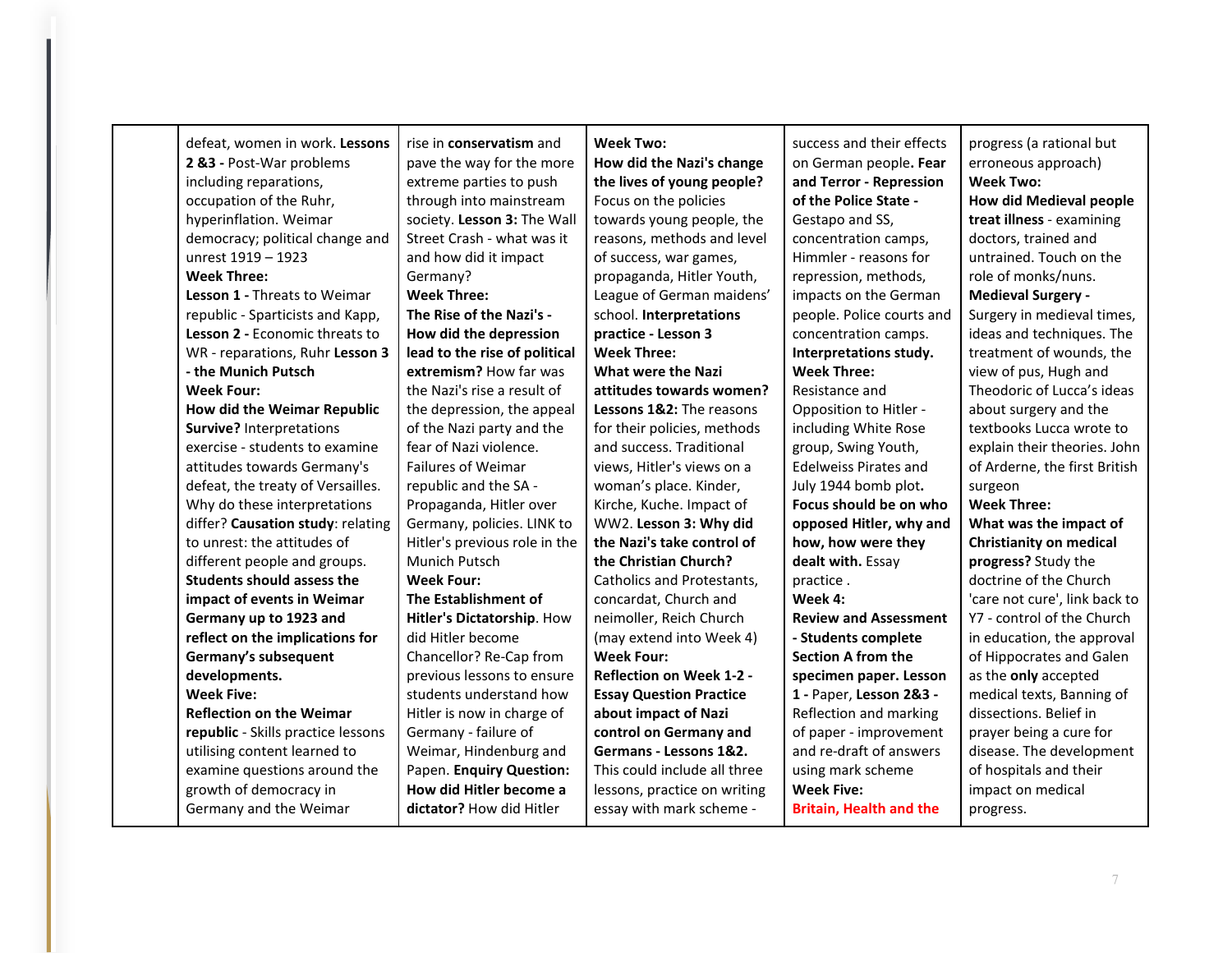| republic<br><b>Week Six: Assessment</b><br><b>Week Seven: GAP Week</b> | eliminate his opposition -<br>Reichstag fire - source<br>based study to practice<br>skills and to demonstrate<br>how Hitler manipulated<br>public opinion. Policies<br>introduced by Hitler,<br><b>Emergency Act, enabling</b><br>act, 1933 Gestapo is<br>formed, the first<br>concentration camp is<br>opened for political<br>prisoners in Dachau.<br>Banning trade unions and<br>other political parties.<br><b>Week Five:</b> | using knowledge from LC3. If<br>completed in two lessons,<br>begin next topic in Lesson 3.<br>Lesson 3 - Why did Hitler<br>persecute certain racial<br>groups? Discussion of<br>Hitler's Aryan ideas, why did<br>he target these specific<br>racial groups? What were<br>Hitler's beliefs?<br><b>Week Five:</b><br>How did Hitler persecute<br>certain racial groups?<br>Timeline - loss of jobs, race<br>studies in German schools,<br>April boycott, Nuremberg | <b>People: Course</b><br><b>Overview - Students will</b><br>learn all the main<br>features of the course in<br>a one lesson overview.<br>The aim of this lesson<br>should be to compose a<br>visual display of all the<br>important features of<br>the rest of the course.<br>This activity allows<br>students to look through<br>the textbook and<br>research the whole<br>course in order to<br>engage their interest. | Week Four:<br>What was the nature and<br>importance of Islamic<br>medicine and surgery? Avi<br>senna, Ibn Al Nafi, the<br>Islamic world was a centre<br>of medical discovery.<br>Religion encouraged, not<br>prohibited, scientific<br>experiment and discovery.<br>Canon of medicine, Islamic<br>hospitals were centres of<br>learning and development.<br>How did this contribute to<br>Western Medieval<br>medicine? Why is it so |
|------------------------------------------------------------------------|-----------------------------------------------------------------------------------------------------------------------------------------------------------------------------------------------------------------------------------------------------------------------------------------------------------------------------------------------------------------------------------------------------------------------------------|------------------------------------------------------------------------------------------------------------------------------------------------------------------------------------------------------------------------------------------------------------------------------------------------------------------------------------------------------------------------------------------------------------------------------------------------------------------|--------------------------------------------------------------------------------------------------------------------------------------------------------------------------------------------------------------------------------------------------------------------------------------------------------------------------------------------------------------------------------------------------------------------------|--------------------------------------------------------------------------------------------------------------------------------------------------------------------------------------------------------------------------------------------------------------------------------------------------------------------------------------------------------------------------------------------------------------------------------------|
|                                                                        |                                                                                                                                                                                                                                                                                                                                                                                                                                   |                                                                                                                                                                                                                                                                                                                                                                                                                                                                  |                                                                                                                                                                                                                                                                                                                                                                                                                          |                                                                                                                                                                                                                                                                                                                                                                                                                                      |
|                                                                        |                                                                                                                                                                                                                                                                                                                                                                                                                                   |                                                                                                                                                                                                                                                                                                                                                                                                                                                                  |                                                                                                                                                                                                                                                                                                                                                                                                                          |                                                                                                                                                                                                                                                                                                                                                                                                                                      |
|                                                                        |                                                                                                                                                                                                                                                                                                                                                                                                                                   |                                                                                                                                                                                                                                                                                                                                                                                                                                                                  |                                                                                                                                                                                                                                                                                                                                                                                                                          |                                                                                                                                                                                                                                                                                                                                                                                                                                      |
|                                                                        |                                                                                                                                                                                                                                                                                                                                                                                                                                   |                                                                                                                                                                                                                                                                                                                                                                                                                                                                  |                                                                                                                                                                                                                                                                                                                                                                                                                          |                                                                                                                                                                                                                                                                                                                                                                                                                                      |
|                                                                        |                                                                                                                                                                                                                                                                                                                                                                                                                                   |                                                                                                                                                                                                                                                                                                                                                                                                                                                                  |                                                                                                                                                                                                                                                                                                                                                                                                                          |                                                                                                                                                                                                                                                                                                                                                                                                                                      |
|                                                                        |                                                                                                                                                                                                                                                                                                                                                                                                                                   |                                                                                                                                                                                                                                                                                                                                                                                                                                                                  |                                                                                                                                                                                                                                                                                                                                                                                                                          |                                                                                                                                                                                                                                                                                                                                                                                                                                      |
|                                                                        |                                                                                                                                                                                                                                                                                                                                                                                                                                   |                                                                                                                                                                                                                                                                                                                                                                                                                                                                  |                                                                                                                                                                                                                                                                                                                                                                                                                          |                                                                                                                                                                                                                                                                                                                                                                                                                                      |
|                                                                        |                                                                                                                                                                                                                                                                                                                                                                                                                                   |                                                                                                                                                                                                                                                                                                                                                                                                                                                                  |                                                                                                                                                                                                                                                                                                                                                                                                                          |                                                                                                                                                                                                                                                                                                                                                                                                                                      |
|                                                                        |                                                                                                                                                                                                                                                                                                                                                                                                                                   |                                                                                                                                                                                                                                                                                                                                                                                                                                                                  |                                                                                                                                                                                                                                                                                                                                                                                                                          |                                                                                                                                                                                                                                                                                                                                                                                                                                      |
|                                                                        |                                                                                                                                                                                                                                                                                                                                                                                                                                   |                                                                                                                                                                                                                                                                                                                                                                                                                                                                  |                                                                                                                                                                                                                                                                                                                                                                                                                          |                                                                                                                                                                                                                                                                                                                                                                                                                                      |
|                                                                        |                                                                                                                                                                                                                                                                                                                                                                                                                                   |                                                                                                                                                                                                                                                                                                                                                                                                                                                                  |                                                                                                                                                                                                                                                                                                                                                                                                                          |                                                                                                                                                                                                                                                                                                                                                                                                                                      |
|                                                                        | Review, Lesson 1 - Rohm                                                                                                                                                                                                                                                                                                                                                                                                           | laws, Kristallnacht. Road to<br>the Final Solution.                                                                                                                                                                                                                                                                                                                                                                                                              | <b>Week Six: Assessment</b><br><b>Week Seven: GAP Week</b>                                                                                                                                                                                                                                                                                                                                                               | significant? Islamic<br>approach to medicine was                                                                                                                                                                                                                                                                                                                                                                                     |
|                                                                        | and the Night of the Long<br>Knives, Hitler becomes                                                                                                                                                                                                                                                                                                                                                                               | Wannassee papers                                                                                                                                                                                                                                                                                                                                                                                                                                                 |                                                                                                                                                                                                                                                                                                                                                                                                                          | more evidence based.                                                                                                                                                                                                                                                                                                                                                                                                                 |
|                                                                        | <b>Fuhrer - essentially</b>                                                                                                                                                                                                                                                                                                                                                                                                       | (available online) Discussion                                                                                                                                                                                                                                                                                                                                                                                                                                    |                                                                                                                                                                                                                                                                                                                                                                                                                          | Introduction of pharmacy                                                                                                                                                                                                                                                                                                                                                                                                             |
|                                                                        | neutralising all opposition                                                                                                                                                                                                                                                                                                                                                                                                       | about why this persecution                                                                                                                                                                                                                                                                                                                                                                                                                                       |                                                                                                                                                                                                                                                                                                                                                                                                                          | measures.                                                                                                                                                                                                                                                                                                                                                                                                                            |
|                                                                        | within the Nazi party.                                                                                                                                                                                                                                                                                                                                                                                                            | was able to happen -                                                                                                                                                                                                                                                                                                                                                                                                                                             |                                                                                                                                                                                                                                                                                                                                                                                                                          | <b>Week Five:</b>                                                                                                                                                                                                                                                                                                                                                                                                                    |
|                                                                        | Overview opportunity:                                                                                                                                                                                                                                                                                                                                                                                                             | reflection on the content                                                                                                                                                                                                                                                                                                                                                                                                                                        |                                                                                                                                                                                                                                                                                                                                                                                                                          | <b>Public Health in the</b>                                                                                                                                                                                                                                                                                                                                                                                                          |
|                                                                        | students explain the                                                                                                                                                                                                                                                                                                                                                                                                              | learned in LC3.                                                                                                                                                                                                                                                                                                                                                                                                                                                  |                                                                                                                                                                                                                                                                                                                                                                                                                          | <b>Middle Ages: Students</b>                                                                                                                                                                                                                                                                                                                                                                                                         |
|                                                                        | relative importance of the                                                                                                                                                                                                                                                                                                                                                                                                        | <b>Week Six: Assessment</b>                                                                                                                                                                                                                                                                                                                                                                                                                                      |                                                                                                                                                                                                                                                                                                                                                                                                                          | should learn about the                                                                                                                                                                                                                                                                                                                                                                                                               |
|                                                                        | factors which allowed                                                                                                                                                                                                                                                                                                                                                                                                             | <b>Week Seven: GAP Week</b>                                                                                                                                                                                                                                                                                                                                                                                                                                      |                                                                                                                                                                                                                                                                                                                                                                                                                          | quality of public health in                                                                                                                                                                                                                                                                                                                                                                                                          |
|                                                                        | Hitler to become Führer;                                                                                                                                                                                                                                                                                                                                                                                                          |                                                                                                                                                                                                                                                                                                                                                                                                                                                                  |                                                                                                                                                                                                                                                                                                                                                                                                                          | two places and consider                                                                                                                                                                                                                                                                                                                                                                                                              |
|                                                                        | students could include the                                                                                                                                                                                                                                                                                                                                                                                                        |                                                                                                                                                                                                                                                                                                                                                                                                                                                                  |                                                                                                                                                                                                                                                                                                                                                                                                                          | issues such as, towns' laws                                                                                                                                                                                                                                                                                                                                                                                                          |
|                                                                        | use of media, the law,                                                                                                                                                                                                                                                                                                                                                                                                            |                                                                                                                                                                                                                                                                                                                                                                                                                                                                  |                                                                                                                                                                                                                                                                                                                                                                                                                          | not enforced etc. Stress                                                                                                                                                                                                                                                                                                                                                                                                             |
|                                                                        | violence and intimidation.                                                                                                                                                                                                                                                                                                                                                                                                        |                                                                                                                                                                                                                                                                                                                                                                                                                                                                  |                                                                                                                                                                                                                                                                                                                                                                                                                          | factors involved, for                                                                                                                                                                                                                                                                                                                                                                                                                |
|                                                                        | <b>Week Six: Assessment</b><br><b>Week Seven: GAP Week</b>                                                                                                                                                                                                                                                                                                                                                                        |                                                                                                                                                                                                                                                                                                                                                                                                                                                                  |                                                                                                                                                                                                                                                                                                                                                                                                                          | example: leadership,                                                                                                                                                                                                                                                                                                                                                                                                                 |
|                                                                        |                                                                                                                                                                                                                                                                                                                                                                                                                                   |                                                                                                                                                                                                                                                                                                                                                                                                                                                                  |                                                                                                                                                                                                                                                                                                                                                                                                                          | wealth, knowledge. There<br>is an opportunity to move                                                                                                                                                                                                                                                                                                                                                                                |
|                                                                        |                                                                                                                                                                                                                                                                                                                                                                                                                                   |                                                                                                                                                                                                                                                                                                                                                                                                                                                                  |                                                                                                                                                                                                                                                                                                                                                                                                                          | students from description                                                                                                                                                                                                                                                                                                                                                                                                            |
|                                                                        |                                                                                                                                                                                                                                                                                                                                                                                                                                   |                                                                                                                                                                                                                                                                                                                                                                                                                                                                  |                                                                                                                                                                                                                                                                                                                                                                                                                          | to reasons why there were                                                                                                                                                                                                                                                                                                                                                                                                            |
|                                                                        |                                                                                                                                                                                                                                                                                                                                                                                                                                   |                                                                                                                                                                                                                                                                                                                                                                                                                                                                  |                                                                                                                                                                                                                                                                                                                                                                                                                          | differences between                                                                                                                                                                                                                                                                                                                                                                                                                  |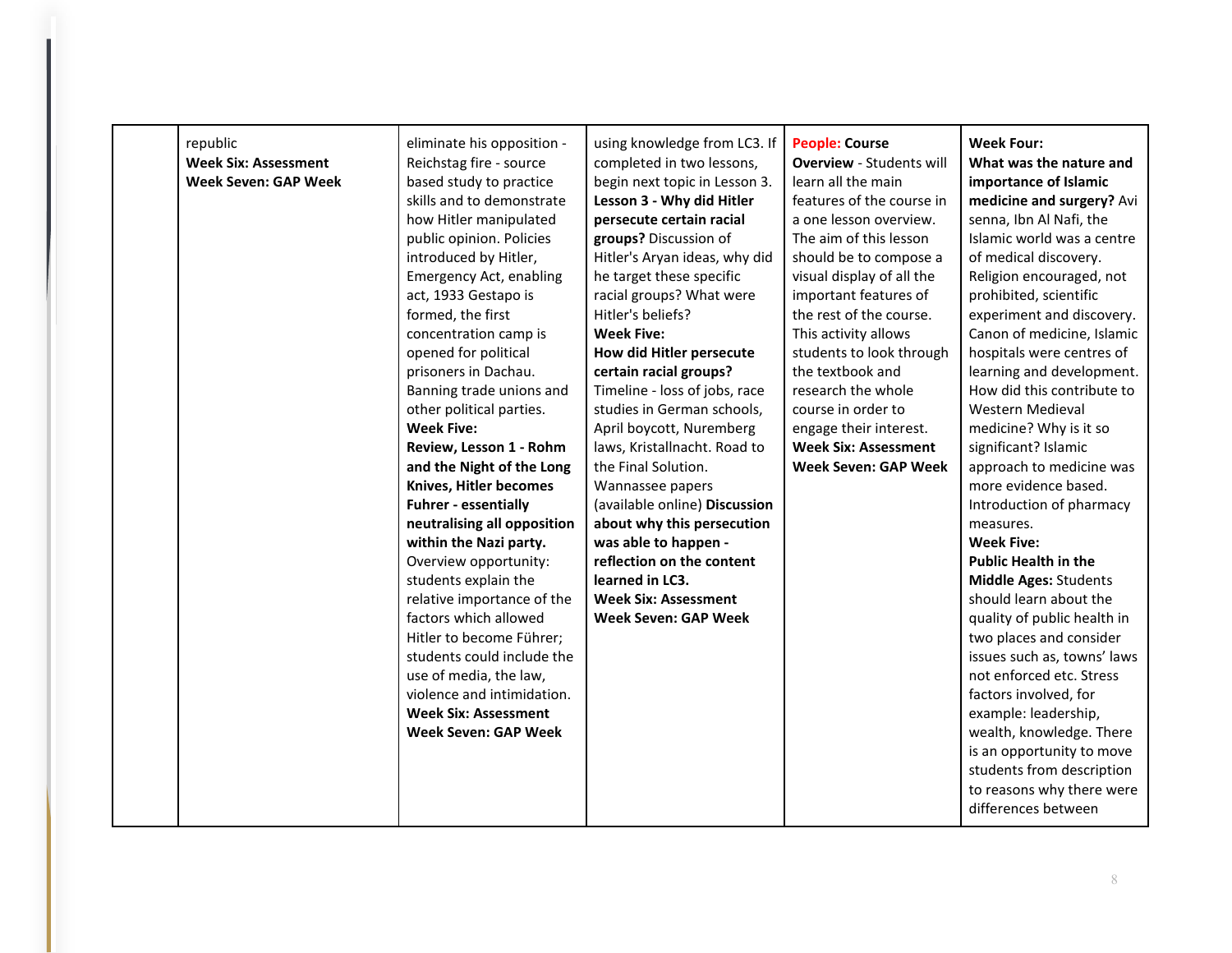|                                                                                                                                                                                                                                                                                                                                                                                                                                                                                                                                                                                                                                                                                                                                                                                                                                             |                                                                                                                                                                                                                                                                                                                                                                                                                                                                                                                                                                                                                                                                                                                                   |                                                                                                                                                                                                                                                                                                                                                                                                                                                                                                                                                                                                                                                                                                                                                                           |                                                                                                                                                                                                                                                                                                                                                                                                                                                                                                                                                                                                                                                                               | places and towns and<br>monasteries. Contextual<br>links between the<br>education of those in the<br>monasteries.<br><b>Week Six: Assessment</b><br><b>Week Seven: GAP Week</b>                                                                                                                                                                                                                                                                                                                                                                                                                                                                                                                                                          |
|---------------------------------------------------------------------------------------------------------------------------------------------------------------------------------------------------------------------------------------------------------------------------------------------------------------------------------------------------------------------------------------------------------------------------------------------------------------------------------------------------------------------------------------------------------------------------------------------------------------------------------------------------------------------------------------------------------------------------------------------------------------------------------------------------------------------------------------------|-----------------------------------------------------------------------------------------------------------------------------------------------------------------------------------------------------------------------------------------------------------------------------------------------------------------------------------------------------------------------------------------------------------------------------------------------------------------------------------------------------------------------------------------------------------------------------------------------------------------------------------------------------------------------------------------------------------------------------------|---------------------------------------------------------------------------------------------------------------------------------------------------------------------------------------------------------------------------------------------------------------------------------------------------------------------------------------------------------------------------------------------------------------------------------------------------------------------------------------------------------------------------------------------------------------------------------------------------------------------------------------------------------------------------------------------------------------------------------------------------------------------------|-------------------------------------------------------------------------------------------------------------------------------------------------------------------------------------------------------------------------------------------------------------------------------------------------------------------------------------------------------------------------------------------------------------------------------------------------------------------------------------------------------------------------------------------------------------------------------------------------------------------------------------------------------------------------------|------------------------------------------------------------------------------------------------------------------------------------------------------------------------------------------------------------------------------------------------------------------------------------------------------------------------------------------------------------------------------------------------------------------------------------------------------------------------------------------------------------------------------------------------------------------------------------------------------------------------------------------------------------------------------------------------------------------------------------------|
| <b>YEAR</b><br><b>Britain, Health and the People</b><br>10<br>(Renaissance)<br><b>Week One:</b><br>Lesson 1: Re-Cap on Knowledge<br>on Ancient Medicine, Lesson<br>2&3: What was the impact of<br>the Black Death? Beliefs,<br>causes, believed causes,<br>attempted public health<br>improvements and treatments.<br>Linked to prior knowledge.<br>Comparison study between the<br>Great Plague 1665 and the<br>Black Death in terms of causes,<br>cures and government<br>response.<br><b>Week Two:</b><br>What was the impact of the<br>Renaissance on Britain? The<br>challenge to medical authority<br>in anatomy, physiology and<br>surgery. The work of Vesalius,<br>Pare and William Harvey, and<br>the opposition to change.<br>Students will study the work of<br>Vesalius, Pare and Harvey and<br>consider the impact they made. | <b>Britain, Health and the</b><br><b>People (The Development</b><br>of Germ Theory and a<br>revolution in Surgery)<br><b>Week One:</b><br>What was the significance<br>in the development of<br>anaesthetics? Focus on<br>the impact of anaesthetics<br>in medicine focusing on<br>Simpson and Chloroform.<br>(This subject is addressed<br>first to help the students<br>understand the<br>significance of germ<br>theory). These lessons will<br>cover: the types of<br>chemicals used, how they<br>were tested and<br>developed, why there was<br>opposition to progress,<br>how opposition was<br>overcome, consequences<br>of these developments;<br>for example, freedom<br>from pain, opportunity to<br>do perform complex | Britain, Health and the<br>People (Modern)<br><b>Week One:</b><br><b>Twentieth Century Public</b><br><b>Health Reforms - the</b><br>importance of Booth,<br>Rowntree and the Boer War,<br>the Liberal Social reforms -<br>why did the Liberals bring in<br>reforms, how effective were<br>they? The impact of two<br>world wars on public health,<br>poverty and housing. The<br><b>Beveridge Report and the</b><br>Welfare State - how this<br>report connected to the<br>creation of the welfare<br>state. The creation and the<br>development of the NHS<br>(National Health Service),<br>costs, choices and issues of<br>health care in the 21st<br>century.<br><b>Week Two:</b><br><b>Modern Treatment and</b><br>Diagnosis: A case study of<br>drug development, an | <b>Conflict and Tension</b><br>between the East and<br>West (1945 - 1972)<br><b>Week One:</b><br>Why did the Allies<br>become enemies? Re-<br>cap end of WW2, discuss<br>the impact of the<br>dropping of the atom<br>bomb on international<br>relations - idea of<br>political hegemony. Cold<br>War Ideologies and<br><b>Conferences - Capitalism</b><br>and Communism - the<br>contrast in ideologies<br>and why each<br>government believed<br>their ideology to be<br>superior. Yalta and<br><b>Potsdam Conferences,</b><br>the division of Germany<br>- Focus on what was<br>agreed and why personal<br>and diplomatic<br>relationships changed<br>grew hostile in 1945 | <b>Conflict and Tension</b><br>between the East and<br>West (1945 - 1972)<br><b>Week One:</b><br><b>Peaceful Co-Existence and</b><br>the Hungarian Uprising -<br>De-Stalinisation, causes,<br>events and consequences<br>of Hungarian Uprising,<br>Hungary, the protest<br>movement and the<br>reforms of Nagy. Enquiry<br><b>Question: How far was</b><br>'peaceful co-existence'<br>peaceful? The U2 Crisis<br>and Paris Peace Summit -<br>events and consequences.<br>Link back to thaw and<br>peaceful co-existence.<br><b>Week Two:</b><br>Why was the Berlin Wall<br>constructed? Lessons 1&2:<br>Exploration of the<br>motivations behind the<br>soviet government's<br>decision to build the Berlin<br>Wall and the way in which |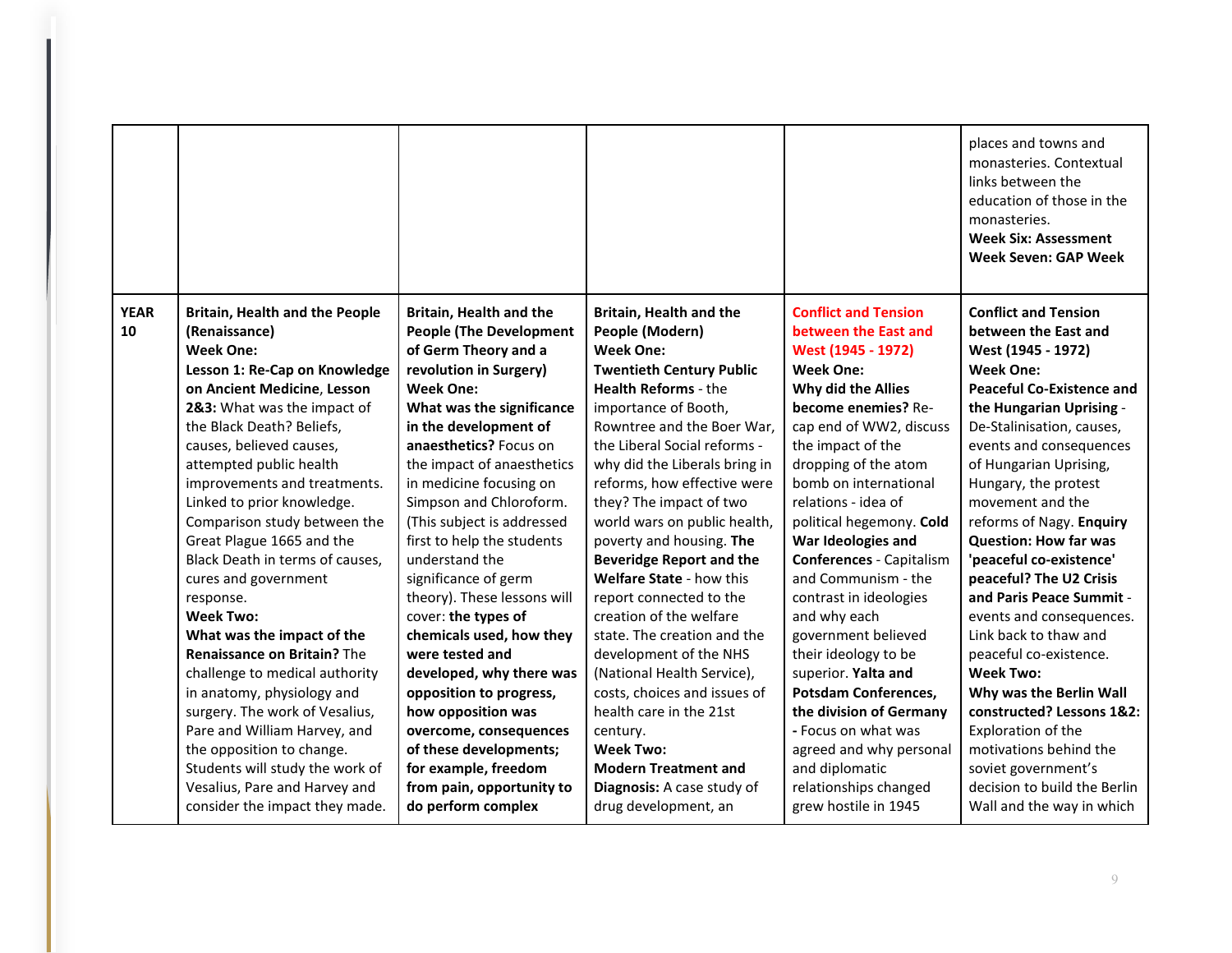| Evaluating the impact they had    | surgery and mortality        | opportunity to assess factors  | <b>Week Two:</b>               | the USA used it for              |
|-----------------------------------|------------------------------|--------------------------------|--------------------------------|----------------------------------|
| on Britain, the books and         | rates. Focus on the work     | as work such as: the role of   | <b>Eastern Europe and the</b>  | propaganda purposes.             |
| learnings. The challenges before  | of Simpson and               | individuals, team work,        | <b>Truman Doctrine - Two</b>   | Lesson 3: Introduction to        |
| their discoveries,                | chloroform, noting the       | industry and government.       | clashing Ideologies.           | Castro's Bay of Pigs - the       |
| implementation and impact.        | reasons for acceptance of    | The development of the         | <b>Soviet Expansion into</b>   | Cuban revolution and early       |
| <b>Week Three:</b>                | chloroform in childbirth in  | pharmaceutical industry,       | Eastern Europe and its         | tensions within the USA          |
| What was public health like in    | Britain (Queen Victoria).    | Penicillin, it's discovery and | consequences. Focus            | <b>Week Three:</b>               |
| the Renaissance? The changing     | <b>Week Two:</b>             | its development. New           | should be on the               | <b>The Cuban Missile Crisis:</b> |
| definition of hospitals, their    | What was the significance    | treatments and diseases,       | countries which became         | How did the crisis emerge,       |
| growth and development in the     | of Germ Theory? How and      | antibiotic resistance,         | communist and how this         | how did it develop and the       |
| 18th and 19th centuries,          | why the discovery was        | alternative medicine and       | was achieved. Countries        | nature of the far reaching       |
| changes to the training and       | made, how was it proven?     | treatments. Students will      | that could be included         | implications for the Cold        |
| status of surgeons and            | The key focus will be the    | also consider broader          | are: Albania, Czech            | War and world peace. 13          |
| physicians, the works of John     | impact of germ theory,       | factors: science and           | Republic, East Germany,        | days of crisis, events and       |
| Hunter. This module provides      | students will study          | technology,                    | Hungary, Poland,               | consequences. The roles          |
| comparison between the role of    | spontaneous generation,      | communications, religion,      | Yugoslavia. Truman             | of Castro, Khrushchev and        |
| hospitals in medieval England     | Pasteur's methods and the    | and war. What was the          | Doctrine: US policies,         | Kennedy. Fears of the USA        |
| (care not cure) and the           | growing realisation about    | impact of war and              | The Truman doctrine and        | and reactions to missiles in     |
| development of hospitals as a     | the specificity of germs     | technology on modern           | the Marshall Plan, their       | Cuba. Dangers and results        |
| 'centre of learning' (link to     | and infection. Comparing     | surgery? The development       | purpose and Stalins            | of the crisis.                   |
| Islamic medicine). Key Figures:   | contagionists and anti-      | of new techniques such as:     | reaction. Lesson 3:            | <b>Week Four:</b>                |
| <b>John Hunter and Florence</b>   | contagionists, beliefs       | plastic surgery, blood         | Develop your students          | <b>How did Prague Spring</b>     |
| Nightingale.                      | about infections and         | transfusions, x-rays,          | understanding of the           | affect relations between         |
| <b>Week Four:</b>                 | epidemics.                   | transplant surgery, modern     | USSR's (Stalin's reaction)     | the superpowers? Dubcek          |
| What was the impact of            | <b>Week Three:</b>           | surgical methods, including:   | to the Truman Doctrine         | and the Prague Spring            |
| <b>Edward Jenner on medicine?</b> | Lessons 1&2: Antiseptic      | lasers, radiation therapy and  | and the Marshall Plan.         | movement. The effects the        |
| Inoculation, Edward Jenner's      | and Aseptic Surgery -        | keyhole surgery.               | Use Cominform,                 | Prague Spring had on East-       |
| discovery and response, how he    | <b>Exploring Lister and</b>  | <b>Week Three:</b>             | <b>Comecon and the</b>         | West relations, including        |
| came to understand his            | carbolic acid, his role in   | <b>Thematic Overview -</b>     | experience of Yugoslavia       | the Warsaw Pact. The             |
| discovery, establish the          | convincing sceptics about    | Treatment and prevention,      | as examples of Stalin's        | Brezhnev Doctrine,               |
| difference between inoculation    | the veracity of Pasteurs     | how it improved over time      | reaction.                      | socialism with a human           |
| and vaccination, the opposition   | discovery, outstanding       | Students will have the         | <b>Week Three:</b>             | face. Why did tension            |
| to Jenner's discovery.            | problems for surgeons        | opportunity to review          | Cold War - 1950s - Why         | ease between the                 |
| Interpretations study - the 18th  | during this time, blood      | focusing on concepts of        | did Stalin blockade            | superpowers in the early         |
| century Anti-Vaxxers. Long-term   | loss, infection etc. Aseptic | factors and progress. This     | <b>Berlin? Berlin Blockade</b> | 1970s? Sources of tension        |
| implementation and the impact     | Surgery. Lesson 3: Koch      | will include information on    | and Airlift - The causes       | including soviet record on       |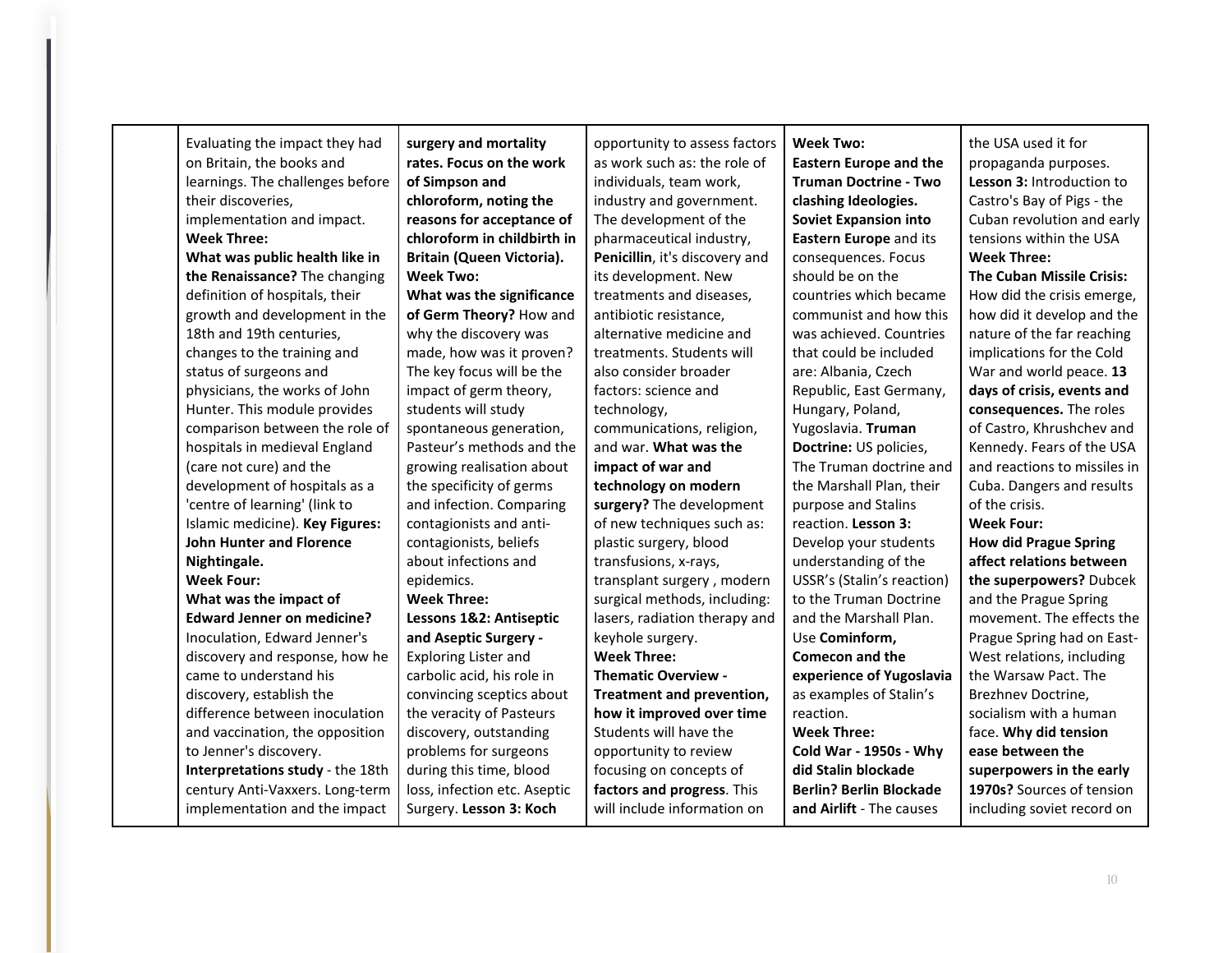| on small pox.<br><b>Week Five:</b><br>Knowledge review - Practice<br>and implementation. All three<br>lessons used to revisit<br>knowledge learned in Britain,<br>Health and the People.<br>Interpretations/Essay question<br>given and reviewed as<br>knowledge recall practice.<br><b>Week Six: Assessment</b><br><b>Week Seven: GAP Week</b> | and Ehrlich - contributions<br>to developing germ<br>theory, discovery of TB<br>microbes and finding a<br>cure for syphilis<br><b>Week Four:</b><br>What was public health<br>like during the Industrial<br><b>Revolution? Lesson 1 - Re-</b><br>Cap knowledge on public<br>health in industrial cities,<br>impact of industry on<br>cities, Chadwick report,<br>government attitude<br>towards reform. Lesson<br>2&3 - Cholera Epidemic.<br>Study the cause, beliefs,<br>and impact of Cholera<br>outbreaks in London,<br>Snow's report. Study how<br>epidemics are agents of<br>change. Comparison paper<br>practice between public<br>health in industrial cities<br>and public health in<br>medieval towns (8mark<br>similarities and differences<br>question)<br><b>Week Five:</b><br>What public health<br>reforms were brought in?<br>Public Health Acts of 1848<br>and 1875, impact and<br>response. Study the<br>changes in public health<br>and the reasons behind | the role of the individual<br>(which will need to be<br>explained). The areas are as<br>follows: war, religion,<br>science and technology,<br>government and role of<br>individuals. Essay on the<br>contribution of these<br>factors in the development<br>of treatment and<br>prevention<br><b>Week Four:</b><br><b>Thematic Overview -</b><br>Surgery, how it improved<br>over time Students will have<br>the opportunity to review<br>focusing on concepts of<br>factors and progress. This<br>will include information on<br>the role of the individual<br>(which will need to be<br>explained). The areas are as<br>follows: war, religion,<br>science and technology,<br>government and role of<br>individuals. Essay on the<br>contribution of these<br>factors in the development<br>of surgery<br><b>Week Five:</b><br><b>Thematic Overview - Public</b><br>Health, how it improved<br>over time Students will have<br>the opportunity to review<br>focusing on concepts of<br>factors and progress. This | and the events of the<br>blockade and airlift as<br>well as the events and<br>outcomes of the Berlin<br>airlift, How did this crisis<br>affect the propaganda<br>war between the US and<br>the USSR? (Trizionia,<br>Bizonia, currency events<br>and consequences)<br><b>Review and Assessment</b><br>of Part One - The origins<br>of the Cold War:<br><b>Evaluation of Usefulness</b><br><b>Week Four:</b><br>Asia 1945 - 60 and China<br>1945-49 - consequences<br>. Examine USSR's support<br>for Mao Tse-Tung and<br>Communist revolution in<br>China. Military<br>campaigns waged by<br>North Korea against the<br>UN, Military campaigns<br>by Vietcong against<br>France and USA. The aim<br>is to develop students<br>undertanding of the<br>situation in the East and<br>its significance for the<br>superpowers. Students<br>should understand how<br>communism spread in<br>Asia and how this<br>affected the relations<br>between super powers. | Human rights, The reason<br>for Detente and SALT 1.<br>The part played by key<br>individuals Brezhnev and<br>Nixon<br><b>Week Five:</b><br><b>Review and Assessment of</b><br>Parts One, Two and Three<br>- Assess student<br>understanding, an<br>opportunity to re-cap<br>knowledge learned.<br>Practice paper and review.<br><b>Week Six: Assessment</b><br><b>Week Seven: GAP Week</b> |
|-------------------------------------------------------------------------------------------------------------------------------------------------------------------------------------------------------------------------------------------------------------------------------------------------------------------------------------------------|------------------------------------------------------------------------------------------------------------------------------------------------------------------------------------------------------------------------------------------------------------------------------------------------------------------------------------------------------------------------------------------------------------------------------------------------------------------------------------------------------------------------------------------------------------------------------------------------------------------------------------------------------------------------------------------------------------------------------------------------------------------------------------------------------------------------------------------------------------------------------------------------------------------------------------------------------------------------------|---------------------------------------------------------------------------------------------------------------------------------------------------------------------------------------------------------------------------------------------------------------------------------------------------------------------------------------------------------------------------------------------------------------------------------------------------------------------------------------------------------------------------------------------------------------------------------------------------------------------------------------------------------------------------------------------------------------------------------------------------------------------------------------------------------------------------------------------------------------------------------------------------------------------------------------------------------------------------------------------------------------------|------------------------------------------------------------------------------------------------------------------------------------------------------------------------------------------------------------------------------------------------------------------------------------------------------------------------------------------------------------------------------------------------------------------------------------------------------------------------------------------------------------------------------------------------------------------------------------------------------------------------------------------------------------------------------------------------------------------------------------------------------------------------------------------------------------------------------------------------------------------------------------------------------------------------------------------------------------|--------------------------------------------------------------------------------------------------------------------------------------------------------------------------------------------------------------------------------------------------------------------------------------------------------------------------------------------------------------------------------------------|
|-------------------------------------------------------------------------------------------------------------------------------------------------------------------------------------------------------------------------------------------------------------------------------------------------------------------------------------------------|------------------------------------------------------------------------------------------------------------------------------------------------------------------------------------------------------------------------------------------------------------------------------------------------------------------------------------------------------------------------------------------------------------------------------------------------------------------------------------------------------------------------------------------------------------------------------------------------------------------------------------------------------------------------------------------------------------------------------------------------------------------------------------------------------------------------------------------------------------------------------------------------------------------------------------------------------------------------------|---------------------------------------------------------------------------------------------------------------------------------------------------------------------------------------------------------------------------------------------------------------------------------------------------------------------------------------------------------------------------------------------------------------------------------------------------------------------------------------------------------------------------------------------------------------------------------------------------------------------------------------------------------------------------------------------------------------------------------------------------------------------------------------------------------------------------------------------------------------------------------------------------------------------------------------------------------------------------------------------------------------------|------------------------------------------------------------------------------------------------------------------------------------------------------------------------------------------------------------------------------------------------------------------------------------------------------------------------------------------------------------------------------------------------------------------------------------------------------------------------------------------------------------------------------------------------------------------------------------------------------------------------------------------------------------------------------------------------------------------------------------------------------------------------------------------------------------------------------------------------------------------------------------------------------------------------------------------------------------|--------------------------------------------------------------------------------------------------------------------------------------------------------------------------------------------------------------------------------------------------------------------------------------------------------------------------------------------------------------------------------------------|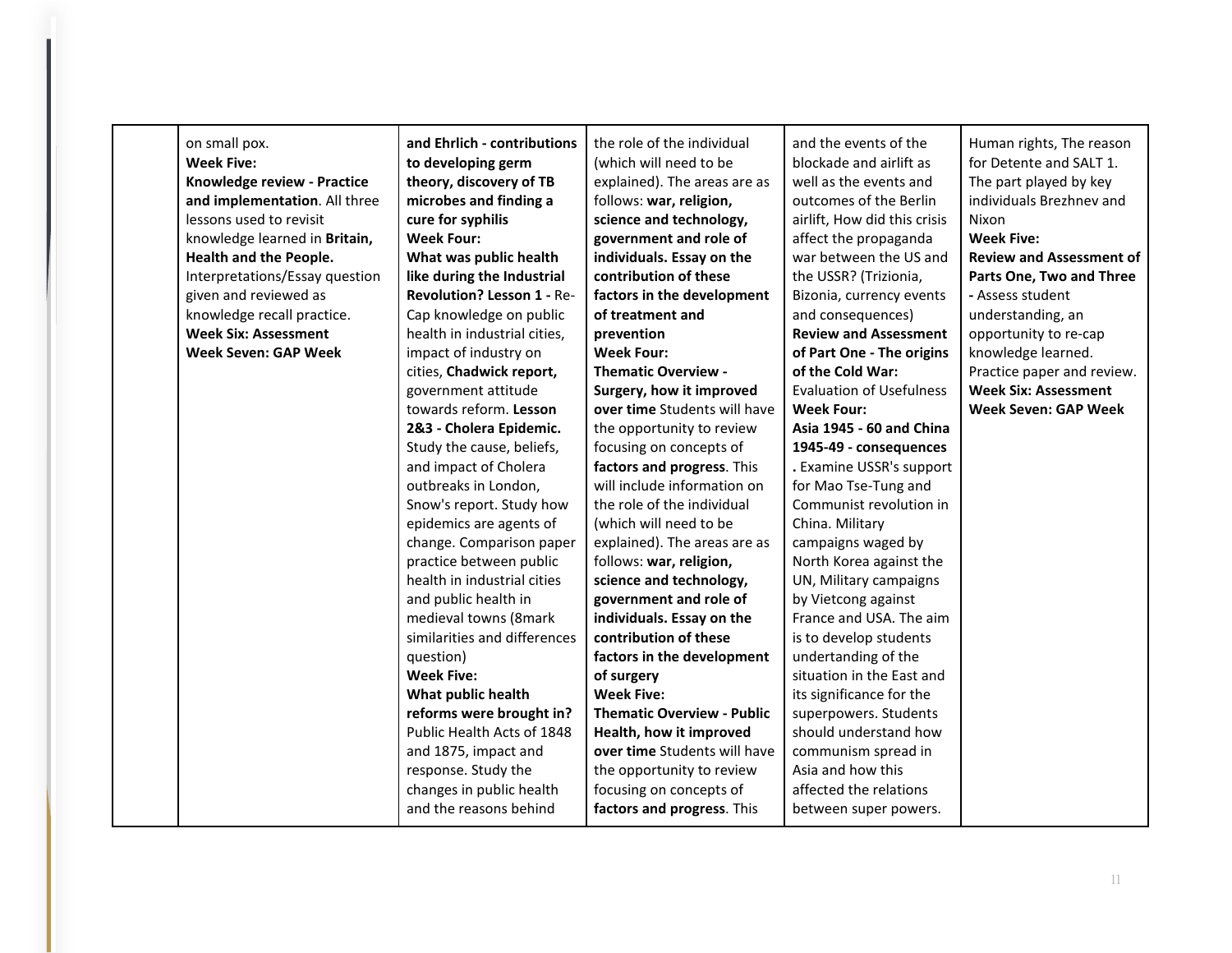|                   |                                                                                                                                                                                                                                                       | the change. Establish the<br>nature of the changes and<br>then the reasons for those<br>changes. Details of Public<br>Health Acts - establish<br>what each act did and<br>difference between them.<br>Remember to note the<br>impact of the 'Great Stink,<br>1858' and Bazalgette's<br>work (technology). What<br>was the role of public<br>health reformers and the<br>government? Look at the<br>impact of public health<br>reformers and the<br>governments 'laissez-faire'<br>attitude (link to KS3). This<br>lesson/s could examine<br>significance and<br>comparison questions.<br><b>Week Six: Assessment</b><br>Week Seven: GAP Week | will include information on<br>the role of the individual<br>(which will need to be<br>explained). The areas are as<br>follows: war, religion,<br>science and technology,<br>government and role of<br>individuals. Essay on the<br>contribution of these<br>factors in the development<br>of public health<br><b>Week Six: Assessment</b><br>Week Seven: Assessment | <b>Week Five:</b><br>What was the purpose<br>of NATO and the<br><b>Warsaw Pact -</b><br>Understand how NATO<br>was formed and its<br>purpose, as the creation<br>of the Warsaw pact as a<br>consequence. How did<br>the arms and space race<br>affect the Cold War?<br>Study the arms race, the<br>Space Race including<br>Sputnik, ICBMs, Polaris,<br>Gagarin and Apollo. This<br>also includes how<br>nuclear weapons<br>became more powerful,<br>atom bombs, hydrogen<br>bombs, stockpiling.<br>Discussion: The US now<br>sleeps under a Soviet<br>moon' - what did<br>Khrushchev mean by<br>this?<br><b>Week Six: Assessment</b><br><b>Week Seven: GAP Week</b> |                                                                                                                            |
|-------------------|-------------------------------------------------------------------------------------------------------------------------------------------------------------------------------------------------------------------------------------------------------|----------------------------------------------------------------------------------------------------------------------------------------------------------------------------------------------------------------------------------------------------------------------------------------------------------------------------------------------------------------------------------------------------------------------------------------------------------------------------------------------------------------------------------------------------------------------------------------------------------------------------------------------|----------------------------------------------------------------------------------------------------------------------------------------------------------------------------------------------------------------------------------------------------------------------------------------------------------------------------------------------------------------------|---------------------------------------------------------------------------------------------------------------------------------------------------------------------------------------------------------------------------------------------------------------------------------------------------------------------------------------------------------------------------------------------------------------------------------------------------------------------------------------------------------------------------------------------------------------------------------------------------------------------------------------------------------------------|----------------------------------------------------------------------------------------------------------------------------|
| <b>YEAR</b><br>11 | <b>Elizabethan England</b><br><b>Week One:</b><br><b>Background and Character of</b><br>Elizabeth I: This unit is an<br>introduction into Elizabeth's<br>reign. Beginning with an<br>introduction into her accession.<br>The structure of Elizabeth's | <b>Elizabethan England</b><br><b>Week One:</b><br>Why were the Puritans a<br>threat to Elizabeth's<br>parliament? Review of<br>Elizabethan settlement<br>and extreme reactions.<br>The Nature and ideas of                                                                                                                                                                                                                                                                                                                                                                                                                                   | <b>Elizabeth England</b><br><b>Week One:</b><br>Why was the Spanish<br>Armada defeated? The<br>Armada can be used to<br>showcase Elizabethan naval<br>tactics and technology.<br>Students should understand                                                                                                                                                          | <b>Revision Interleaving</b><br>Curriculum:<br><b>Divide the topics</b><br>between each lesson -<br>teacher led - class<br>dependant                                                                                                                                                                                                                                                                                                                                                                                                                                                                                                                                | <b>Revision Interleaving</b><br>Curriculum:<br>Divide the topics between<br>each lesson - teacher led -<br>class dependant |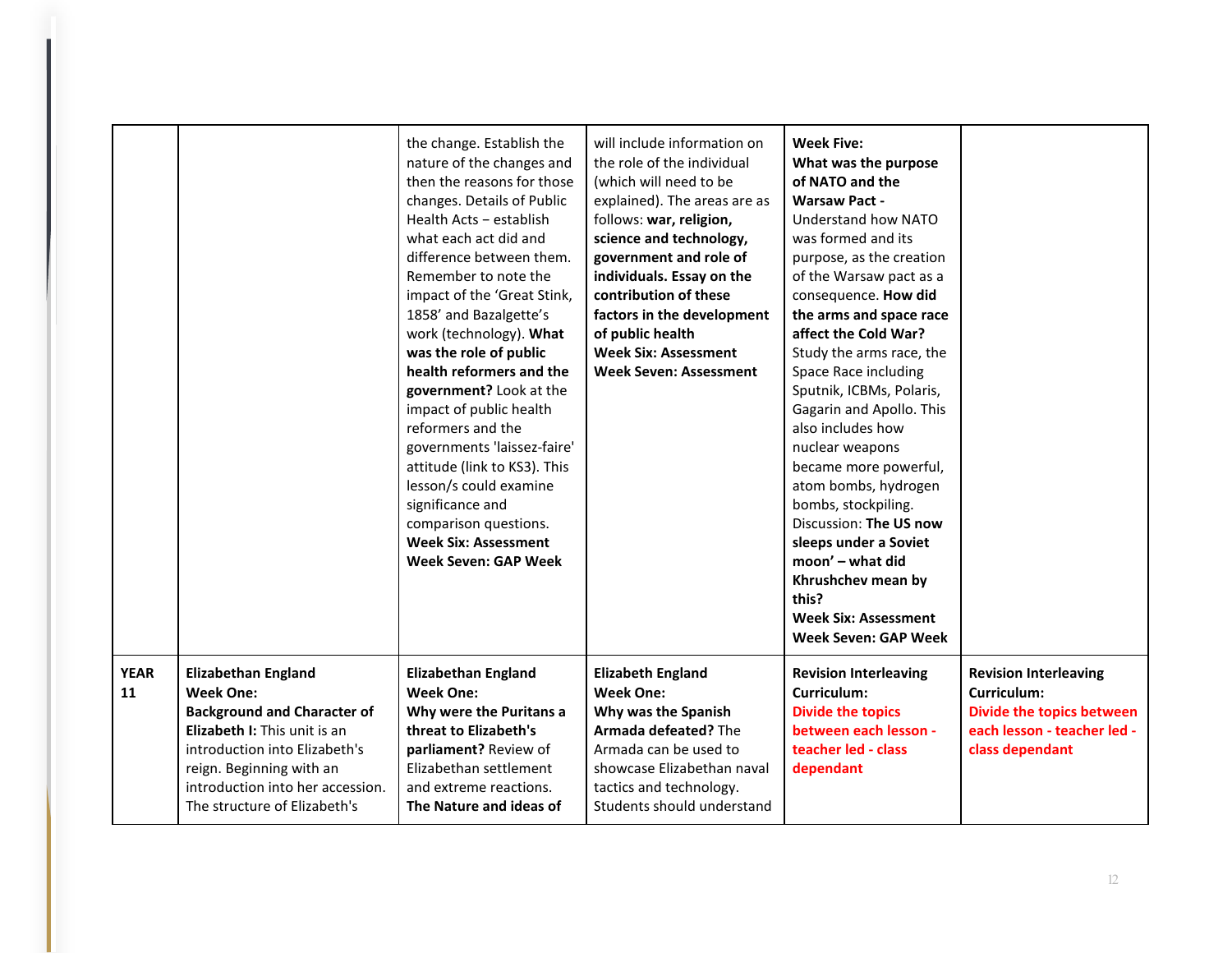| government - central versus             | <b>Puritans and Puritanism -</b> | the sequence of events and         |  |
|-----------------------------------------|----------------------------------|------------------------------------|--|
| local government (privy council         | range of opinion on              | factors that contributed to        |  |
| etc). Court life under Elizabeth -      | Puritans ranging from the        | the outcome. Spanish plans         |  |
| patronage; key ministers.               | moderate through to the          | for Invasion, leadership of        |  |
| Students will consider the roles        | extreme like Stubbs and          | two sides, resources of two        |  |
| of key figures in Elizabeth's           | Cartwright. Why were the         | sides, ships, fireships,           |  |
| court: Cecil (Burghley), Dudley         | <b>Puritans a threat to</b>      | gravelines and Tilbury -           |  |
| and Walsingham. Their roles,            | <b>Queen Elizabeth's</b>         | Elizabeth's speech; Defeat         |  |
| jobs and influence. The                 | government? The ideas of         | of the Armada and the              |  |
| movements of court, style,              | the Puritans threatened          | <b>Aftermath of Spain's defeat</b> |  |
| popularity and management of            | the Church and State,            | - consequences for both            |  |
| image                                   | Archbishop Parker and the        | sides - Anglo-Spanish war          |  |
| Week Two:                               | Puritan reaction in              | ending with the death of           |  |
| Relationship with parliament -          | parliament. The limitations      | both monarchs                      |  |
| Re-Cap: Privy council,                  | of the threat of Puritanism      | <b>Week Two:</b>                   |  |
| councillors, roles. Why was it          | and Elizabeth and her            | <b>Elizabethan Poverty - Why</b>   |  |
| important for Elizabeth to get          | parliaments reaction.            | did poverty increase in the        |  |
| married? Exploration of one             | Week Two:                        | 16th Century? Reasons for          |  |
| issue between Elizabeth and her         | Elizabethan Life - What          | the increase in poverty,           |  |
| parliament the question of              | were theatres like in            | understanding the nature           |  |
| marriage and succession.                | <b>Elizabethan times?</b> The    | and seriousness of poverty         |  |
| Expectations of women at that           | Elizabethan theatre and its      | in the 16th century. What          |  |
| time, what problems did                 | achievements, attitudes          | were the government and            |  |
| Elizabeth face, why didn't she          | towards the theatre.             | contemporary attitudes to          |  |
| marry - considerations of               | Students will be studying        | poverty and punishment?            |  |
| suitors, Elizabeth's experience         | the Globe Theatre - what         | Harman's book on the poor          |  |
| of Henry VIII and Seymour.              | can they learn from the          | 'A warning against                 |  |
| <b>Succession Crisis. The Religious</b> | study of the Globe theatre       | vagabonds' 1567. Case study        |  |
| Settlement - Exploration in the         | than informs them about          | on how Norwich, Ipswich            |  |
| causes, events and                      | life in Elizabethan times.       | and London dealt with the          |  |
| consequences of the religious           | These lessons examine:           | 'problem' of the poor,             |  |
| settlement.                             | the design and use; actors       | illustrate changing attitudes      |  |
| <b>Week Three:</b>                      | and playwrights; including       | of the Elizabethan period.         |  |
| What does the Essex Rebellion           | William Shakespeare and          | <b>Week Three:</b>                 |  |
| tell us about government and            | Richard Burbage. How did         | <b>Elizabethan Poverty - What</b>  |  |
| politics in Elizabeth's reign?          | the theatre reflect              | did Elizabeth and the              |  |
|                                         |                                  |                                    |  |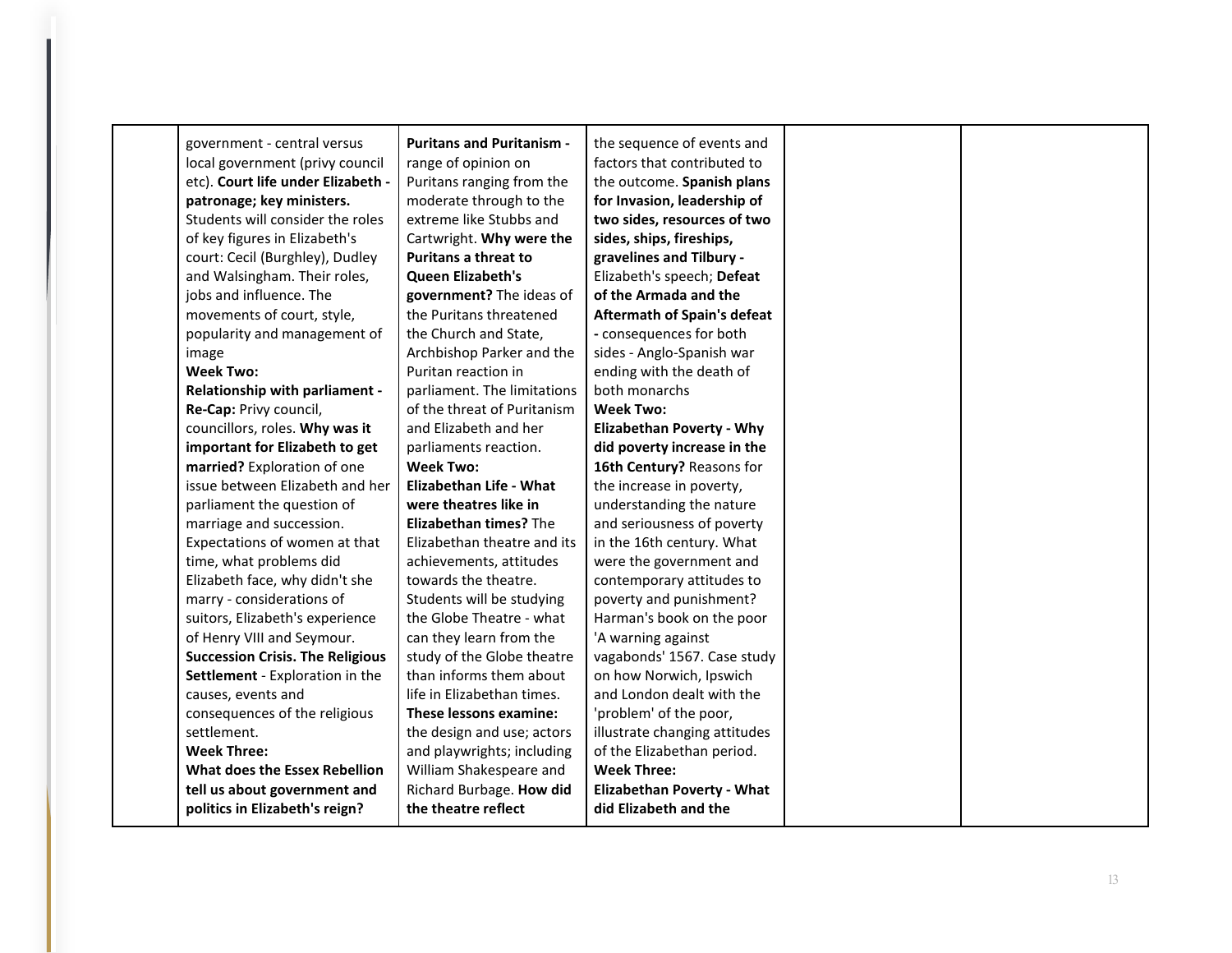| The focus is the strength of          | Elizabethan society? How         | government do to try to          |  |
|---------------------------------------|----------------------------------|----------------------------------|--|
| Elizabeth's authority at the end      | did difference sections of       | help the poor? Government        |  |
| of her reign, including the Essex     | society react, how did the       | policies that were               |  |
| rebellion in 1601. This is a case     | plays reflect the                | introduced to deal with the      |  |
| study, late in the reign of court     | Elizabethan world?               | problem of the poor, The         |  |
| politics and patronage. Review        | <b>Week Three:</b>               | Elizabethan Poor Law - The       |  |
| of Essex's character -                | <b>Elizabethan Life - Living</b> | impact of the Poor Laws, the     |  |
| achievements and failures.            | <b>Standards and fashions,</b>   | positives and negatives, did     |  |
| <b>Essex's Rebellion 1601 -</b>       | the rise of the Gentry.          | they change Elizabethan          |  |
| consider how court politics and       | Examine the 'Elizabethan         | beliefs on poor? Changing        |  |
| the theatre play in Essex's           | Great Chain of Being',           | attitudes within society.        |  |
| downfall. 1596 - privy council        | growing prosperity and the       | <b>Founding of Alms-houses -</b> |  |
| destroyed all the unflattering        | rise of the gentry. Fashion      | Lord Burghley's influence on     |  |
| images of the Queen. Discuss          | - Sumptuary Laws 1574.           | the building of alms-houses,     |  |
| the causes, consequences and          | Architecture flourished the      | motivations and impact.          |  |
| impact of the Essex rebellion         | 'building boom'. Case            | <b>Week Four:</b>                |  |
| and Elizabeth's response.             | Study of Hardwicke Hall -        | <b>Thematic Review -</b>         |  |
| <b>Review of knowledge - Practice</b> | display of wealth Bess of        | Elizabeth's relationship with    |  |
| Question.                             | Hardwicke. Link to prior         | Parliament - Crisis of           |  |
| <b>Week Four:</b>                     | learning from Mary, QoS.         | Succession, Religious            |  |
| Why was Catholicism a threat?         | Why was there increased          | Settlement. Key figures in       |  |
| Review of Elizabethan religious       | wealth in Elizabethan            | Elizabeth's Privy Council and    |  |
| policy, the conflict between          | <b>England?</b> Consider the     | their impact. The Catholic       |  |
| English Catholicism and               | expansion of England,            | Threat - What was the            |  |
| Protestantism. Considering the        | colonies and advanced            | importance of Mary, Queen        |  |
| 'extreme' elements for                | trading.                         | of Scots during the              |  |
| Catholicism and Protestantism         | <b>Week Four:</b>                | Elizabethan period,              |  |
| (Puritans). The Northern              | <b>Elizabethan Exploration -</b> | <b>Week Five:</b>                |  |
| Rebellion - causes, events and        | Circumnavigation.                | <b>Practice paper - Review</b>   |  |
| consequences. Elizabeth's             | Hawkins and Drake 1577 -         | with mark schemes -              |  |
| excommunication 1570 - a              | 1580, voyages and trade;         | address areas for re-teach       |  |
| turning point in the Catholic         | the role of Raleigh.             | <b>Week Six: Assessment</b>      |  |
| threat level. Discussion of Mary      | Develop students                 | <b>Week Seven: GAP Week</b>      |  |
| QoS arrival in England, support       | understanding and                |                                  |  |
| for the Catholic Queen.               | motivations of English           |                                  |  |
| Elizabeth and her governments         | seamen in making                 |                                  |  |
|                                       |                                  |                                  |  |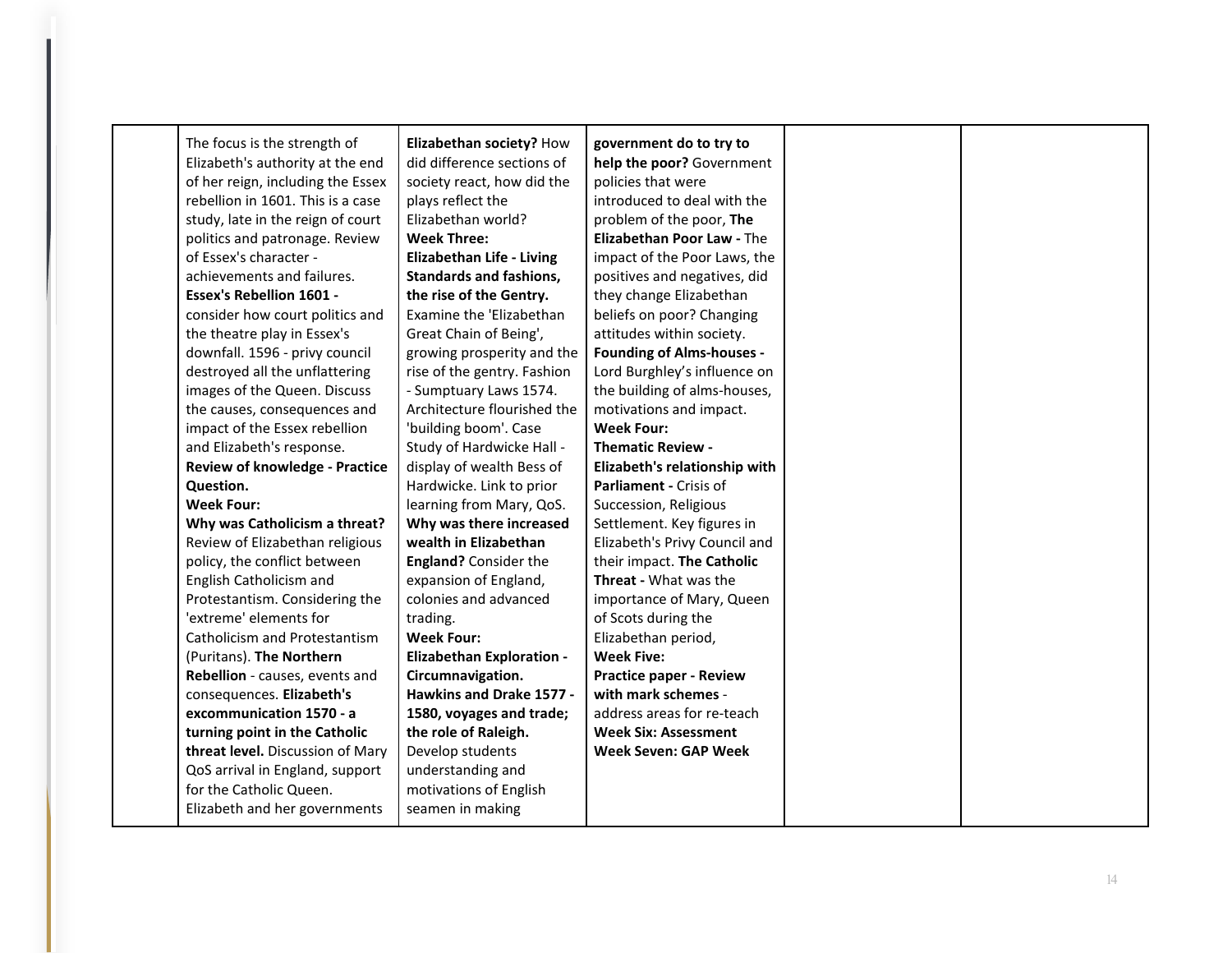| reaction and policies towards       | overseas voyages. Trade         |  |  |
|-------------------------------------|---------------------------------|--|--|
| religious matters. Enquiry          | and expansion, including        |  |  |
| <b>Questions: Why was</b>           | the early slave trade - John    |  |  |
| Catholicism a threat? When          | Hawkins. Discuss the role       |  |  |
| was the Catholic threat             | of Walter Raleigh. Focus        |  |  |
| greatest? How were Catholics        | on developing                   |  |  |
| treated during her reign?           | understanding of Drake's        |  |  |
| <b>Week Five:</b>                   | circumnavigation - why          |  |  |
| How much of a threat was            | was this an achievement?        |  |  |
| Mary, Queen of Scots?               | Nature, difficulties and        |  |  |
| Background of Mary, her claim       | dangers. What were the          |  |  |
| to the English throne, from         | consequences of                 |  |  |
| arrival in England to her           | <b>Elizabethan exploration?</b> |  |  |
| execution. Elizabeth and            | <b>Week Five:</b>               |  |  |
| Parliaments treatment of            | <b>Conflict with Spain -</b>    |  |  |
| Mary, the implications and          | <b>Causes. Religious</b>        |  |  |
| political turmoil this created at   | differences - re-cap            |  |  |
| Elizabeth's court. Examining the    | tension between Catholics       |  |  |
| connection between Mary,            | and Protestants. Rebellion      |  |  |
| Queen of Scots and Bess of          | in the Netherlands -            |  |  |
| Hardwick and the implications       | William of Orange and the       |  |  |
| of marriage in the early modern     | <b>Duke of Parma -</b>          |  |  |
| period in contrast to Elizabeth.    | 'unofficially' England          |  |  |
| 3 Plots against Elizabeth -         | helped the Protestants.         |  |  |
| Ridolfi, Throckmorton and           | Privateers, plots and           |  |  |
| <b>Babington, leading to Mary's</b> | persecutions - link to          |  |  |
| ultimate execution - What was       | Raleigh. Why did tension        |  |  |
| the impact of Mary's execution      | turn to war? Increasing         |  |  |
| and why did Elizabeth resist?       | tension due to these            |  |  |
| <b>Week Six: Assessment</b>         | factors, execution of Mary,     |  |  |
| <b>Week Seven: GAP Week</b>         | QoS, treaties with              |  |  |
|                                     | Protestant countries.           |  |  |
|                                     | <b>Week Six: Assessment</b>     |  |  |
|                                     | <b>Week Seven: GAP Week</b>     |  |  |
|                                     |                                 |  |  |
|                                     |                                 |  |  |